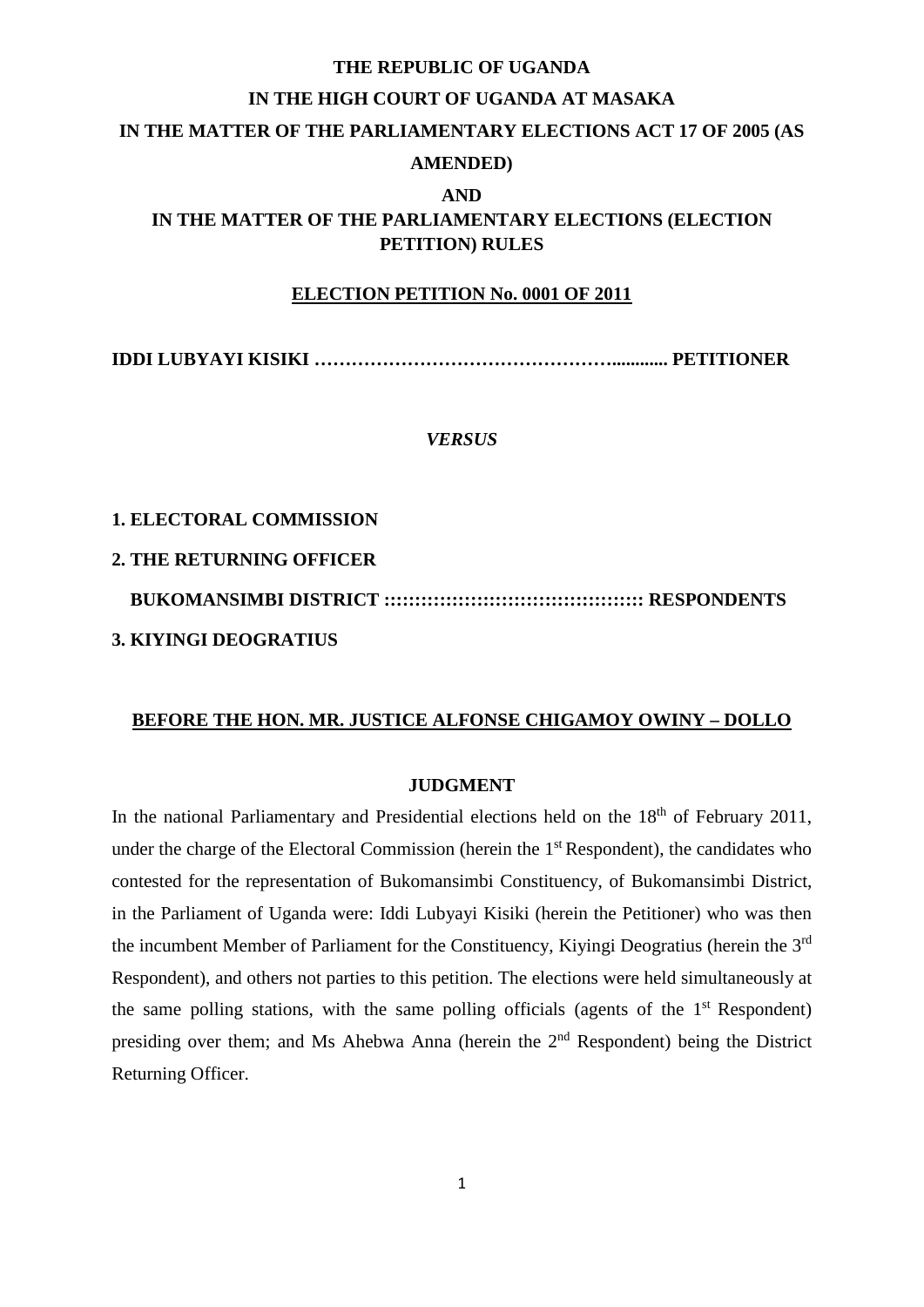After the conclusion of the polling, and tallying of the results from the various polling stations, the 2<sup>nd</sup> Respondent who was responsible for the supervision and conduct of the elections in the district, and to make returns, as the  $1<sup>st</sup>$  Respondent's principal officer, hence its agent, declared that the 3rd Respondent had garnered 18,318 votes, followed by the Petitioner with 17,873 votes, while the other candidates ended up with inconsequential votes. Accordingly, she returned the 3<sup>rd</sup> Respondent as the candidate duly elected to represent the Constituency in Parliament; and the 1<sup>st</sup> Respondent caused this return to be published in the Gazette as stipulated by law. These were facts not in dispute at all.

The Petitioner's grievance with the results so declared, and the consequential return made, and as a consequence of which he brought this petition, was that the election for Member of Parliament for Bukomansimbi Constituency was riddled with a lot of malpractices committed by the  $1<sup>st</sup>$  and  $2<sup>nd</sup>$  Respondents and their agents to the advantage of the  $3<sup>rd</sup>$  Respondent, in non–compliance with the electoral laws and practice; and these affected the outcome of the election in a substantial manner. He therefore contended that as a result, the  $3<sup>rd</sup>$  Respondent did not legitimately win the election. The malpractices and non–compliance which form the basis of the Petitioner's grievance can be recast as follows; that: –

- (i). The  $2<sup>nd</sup>$  Respondent exhibited bias against the Petitioner by openly supporting the  $3<sup>rd</sup>$ Respondent in the entire electoral process in that: –
	- (a) She colluded with the  $3<sup>rd</sup>$  Respondent and appointed known agents and supporters of the 3<sup>rd</sup> Respondent as polling officials; and despite the protest by the Petitioner to her and the Deputy Chairperson of the  $1<sup>st</sup>$  Respondent, nothing was done to rectify it.
	- (b) She attended secret and clandestine meetings with the  $3<sup>rd</sup>$  Respondent where plans and strategies were hatched to rig elections in favour of the 3rd Respondent; and the same strategies were handed to the biased officials to implement on Election Day.
	- (c) She allowed the 3rd Respondent and his agents to transport and have possession of the ballot boxes after polling and to falsify or alter results in favour of the 3<sup>rd</sup> Respondent.
	- (d) She tampered with the ballot boxes during storage by deliberately breaking several of their seals; and thereby frustrated the exercise of re–count of the votes ordered by Court upon an application by the Petitioner therefor.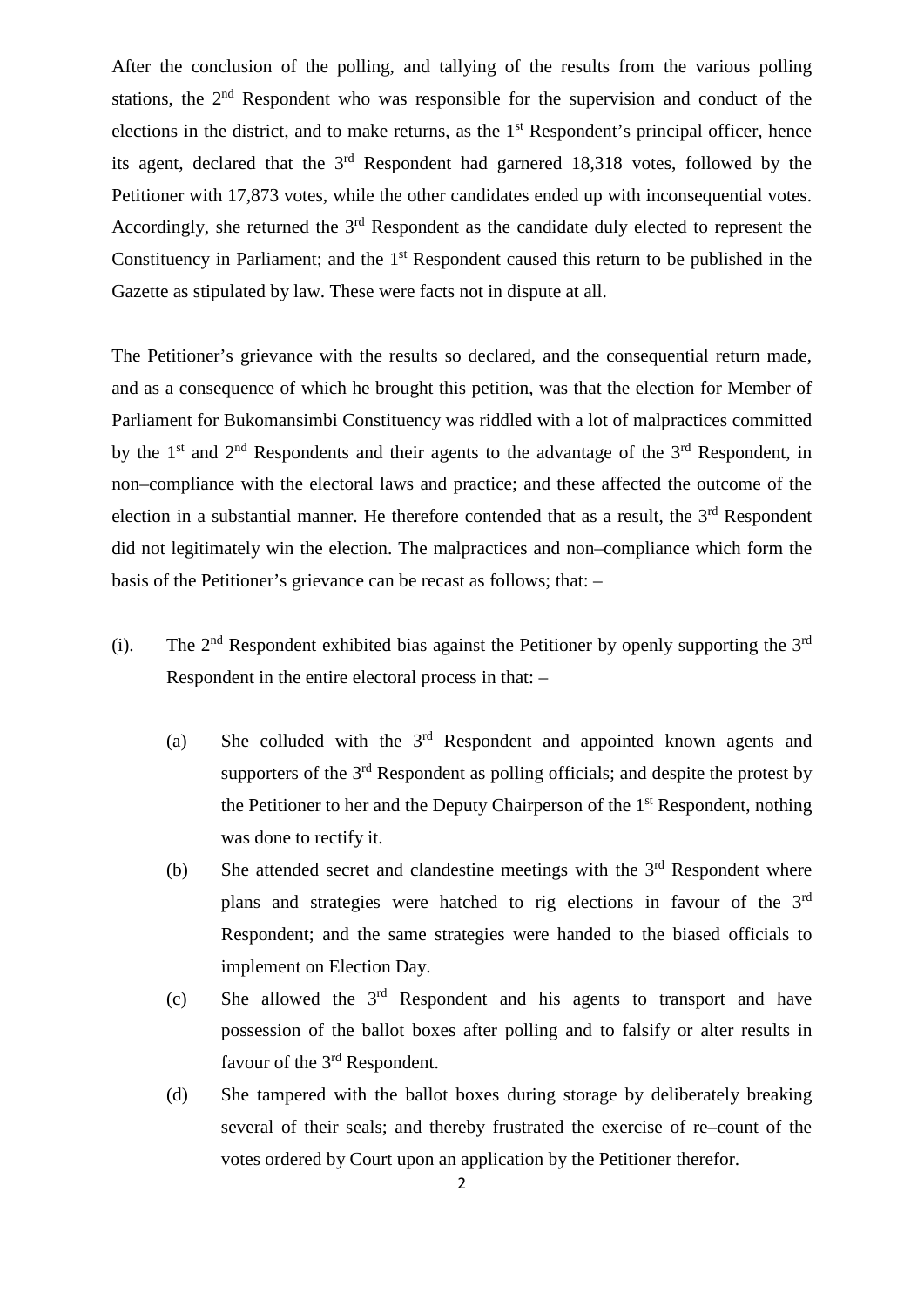- (ii). The polling officials exhibited bias against the Petitioner, and rigged the election in favour of the  $3<sup>rd</sup>$  Respondent as follows:-
	- (a) By invalidating votes cast in favour of the Petitioner.
	- (b) By barring registered voters, who were supporters of the Petitioner, from voting.
	- (c) By using incorrect national register on polling day as it omitted the names of many registered voters, thereby disenfranchising them; and thus rigging elections in favour of the 3rd Respondent.
- (iii). The 3rd Respondent, by himself or through his agents and supporters, with his knowledge and consent, committed illegal practices and other electoral offences such  $\overline{as}$ : –
	- (a) Bribery and intimidation of voters.
	- (b) Falsification of votes.
	- (c) Destruction of voting materials:

The Petitioner therefore prayed that the petition be allowed, and the Court should either order that the 3<sup>rd</sup> Respondent who was declared as having won the election vacates his seat; or, in the alternative, Court should order that the  $3<sup>rd</sup>$  Respondent was not duly elected and declare his seat vacant, with the result that the 1<sup>st</sup> Respondent be ordered to conduct a repeat of the election in the constituency. In either of the reliefs pleaded for by the Petitioner, he prayed for costs against the Respondents. He made affirmation in two affidavits which accompanied and supported the petition.

In their reply to the petition, the Respondents denied the adverse allegations made in the petition and instead contended that the election in which the 3<sup>rd</sup> Respondent was returned as Member of Parliament for Bukomansimbi Constituency, which is now being contested, was held in compliance with the electoral laws, devoid of any irregularities, and was thus free and fair; but in the alternative, that in the event that there was any non–compliance with the electoral laws, this never affected the outcome of the election. Each of the replies was supported by an affidavit which reiterated on the contention made therein; and was in rebuttal of the adverse allegations made by the Petitioner against the Respondents.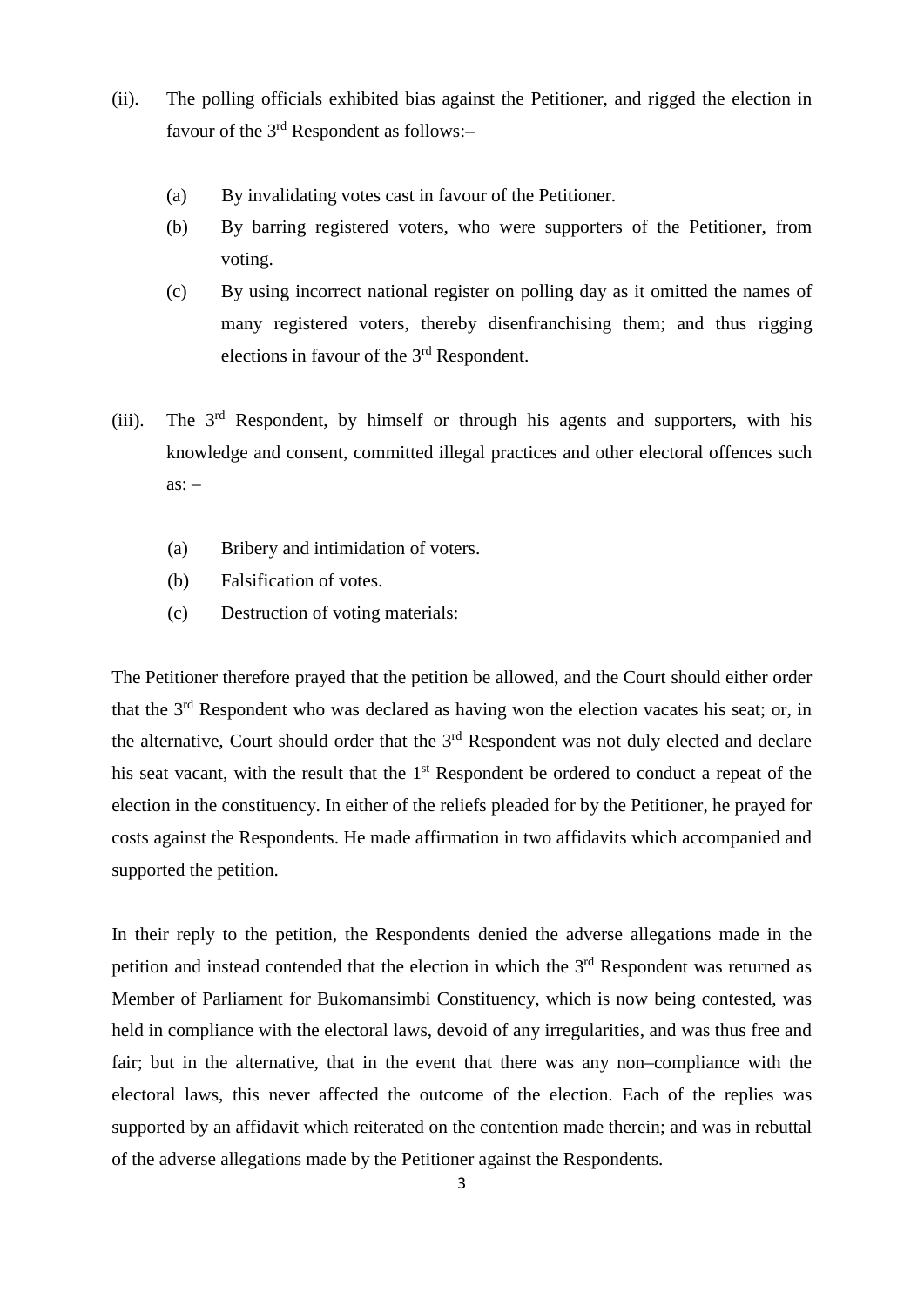Dr Badru Kigundu made affirmation for the  $1<sup>st</sup>$  and  $2<sup>nd</sup>$  Respondent, while the third Respondent swore an affidavit himself in support of his reply. Katerega Mohammed also affirmed in a supplementary affidavit dated the  $5<sup>th</sup>$  of April 2011, in support of the  $3<sup>rd</sup>$ Respondent's reply. On the 8<sup>th</sup> of April, 2011 the Petitioner filed some 63 affidavits sworn by various persons in support of the petition. On the  $14<sup>th</sup>$  May 2011, 40 affidavits sworn either by the 3rd Respondent's polling agents, or other registered voters, in support of his answer to the petition, and rebutting the claims made by the Petitioner's witnesses, were filed.

For their part, the 1<sup>st</sup> and 2<sup>nd</sup> Respondents also filed a total of 5 affidavits; one by the 2<sup>nd</sup> Respondent herself, dated the  $13<sup>th</sup>$  May 2011, intituled as being in support of the 1<sup>st</sup> and  $2<sup>nd</sup>$ Respondents; while the other four were by four individuals, and were all dated the  $9<sup>th</sup>$  of May 2011 and intituled as affidavits in rejoinder. All these affidavits in support of the Respondents' replies were in rebuttal of specific adverse claims made by the Petitioner, or his witnesses, of electoral malpractices allegedly committed by the Respondents. I will advert to these affidavits in the course of discussing the issues framed for determination by this Court.

On the advice of Court Counsels filed a joint memorandum in which the facts agreed upon, as not being in dispute, were as set out at the beginning of this judgment; but more specifically that on the  $18<sup>th</sup>$  of February 2011, the Presidential election, Constituency Parliamentary elections, and the District Woman Parliamentary elections, were held simultaneously at each polling station; and were presided over by the same polling officials. It was further agreed that each of the candidates had their respective polling agents, and political Party or individual election symbols which they identified with that day.

The Petitioner's election symbol, it was agreed, was the 'Bus'; this being the party symbol of the National Resistance Movement (NRM) party of which he was flag bearer. For the 3rd Respondent, it was the 'Hoe' which is the party symbol for the Democratic Party (DP); which he was the flag bearer of. It was also agreed that a vote re–count exercise, which had been ordered by Court at the instance of the Petitioner, was aborted upon the Chief Magistrate discovering that some of the ballot boxes either had broken or loose seals, or their seals missing altogether.

The facts which were however contested, and were thus left for this Court to determine were the following; namely that: –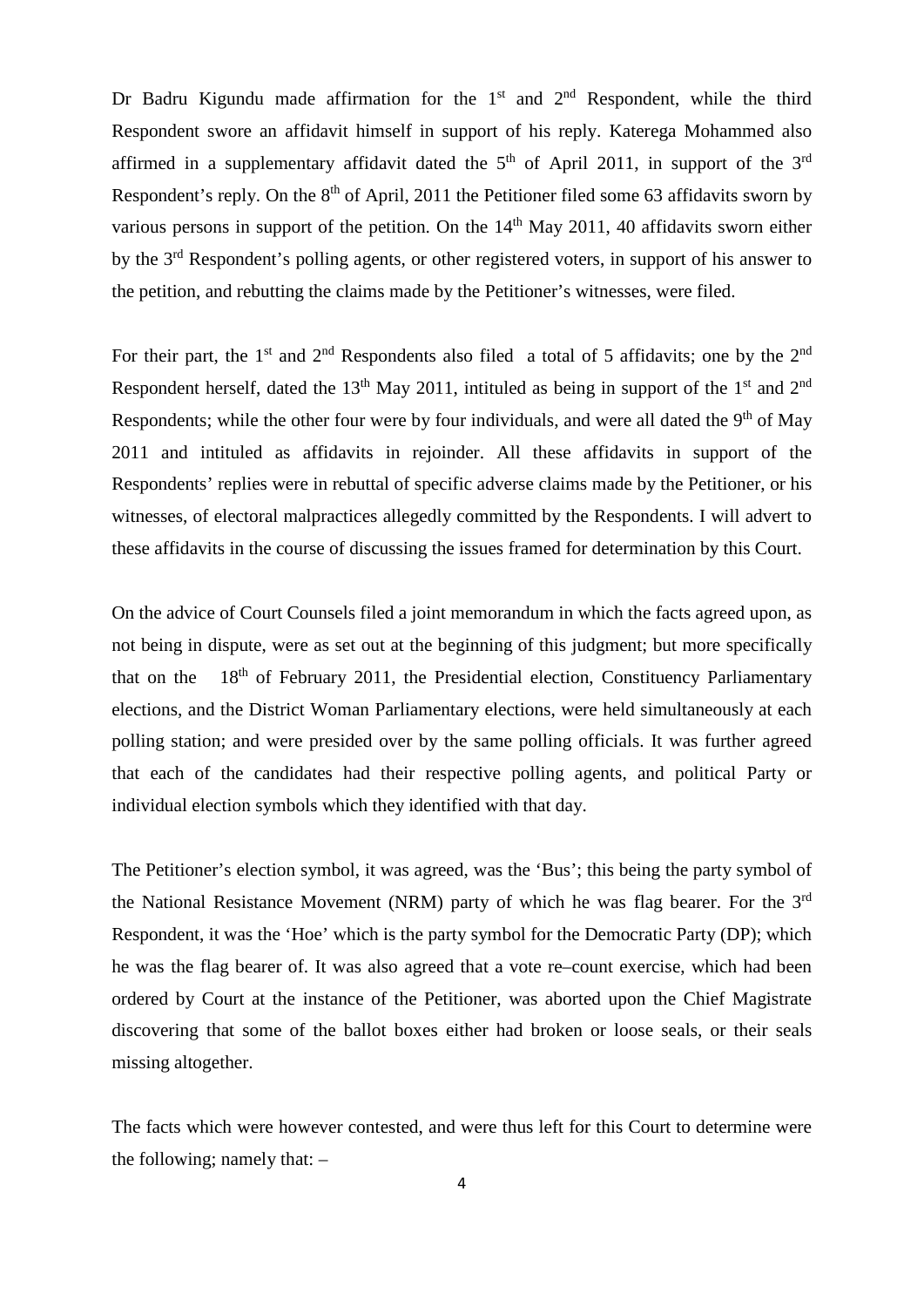- (i) The alleged conduct of the election by the  $1<sup>st</sup>$  and  $2<sup>nd</sup>$  Respondents generally in non compliance with the electoral laws and practice;
- (ii) The alleged disenfranchisement of voters, invalidation of votes, and falsification or alterations of results in favour of the  $3<sup>rd</sup>$  Respondent;
- (iii) The alleged attendance, by the  $2<sup>nd</sup>$  Respondent, of a meeting convened by the  $3<sup>rd</sup>$ Respondent at Kalungu District on the  $16<sup>th</sup>$  of February 2011, where plans and strategies were hatched to rig elections in favour of the  $3<sup>rd</sup>$  Respondent;
- (iv) The allegation that the  $2<sup>nd</sup>$  Respondent allowed the  $3<sup>rd</sup>$  Respondent and his agents to transport and have possession of the ballot boxes after polling;
- (v) The alleged commission of illegal practices by the  $3<sup>rd</sup>$  Respondent.

The following issues were then framed for Court's determination:

- (1) Whether in the conduct of Parliamentary elections in Bukomansimbi Constituency, Bukomansimbi District, there was non–compliance with the law and practice regulating the conduct of elections in Uganda.
- (2) In the event that issue No. 1 is answered in the affirmative, whether such non– compliance affected the result in a substantial manner.
- (3) Whether any illegal practice or election offence was committed by the  $3<sup>rd</sup>$  Respondent personally or by his agents with his knowledge, consent, and approval.
- (4) What remedies are available to the parties?

Counsels agreed that Court should rely on the following documents:

- (i) The affidavit evidence filed in Court,
- (ii) The certified Declaration of Results forms attached to the affidavit of Anna Ahebwa dated  $13<sup>th</sup>$  May 2011.
- (iii) The table of the affidavits filed with the Respondents' initial scheduling memorandum.
- (iv) Others that may be presented with leave of Court.

Counsels notified Court that they wished to examine certain witnesses. I accordingly directed that those witnesses should be named and be summoned to attend Court for that purpose.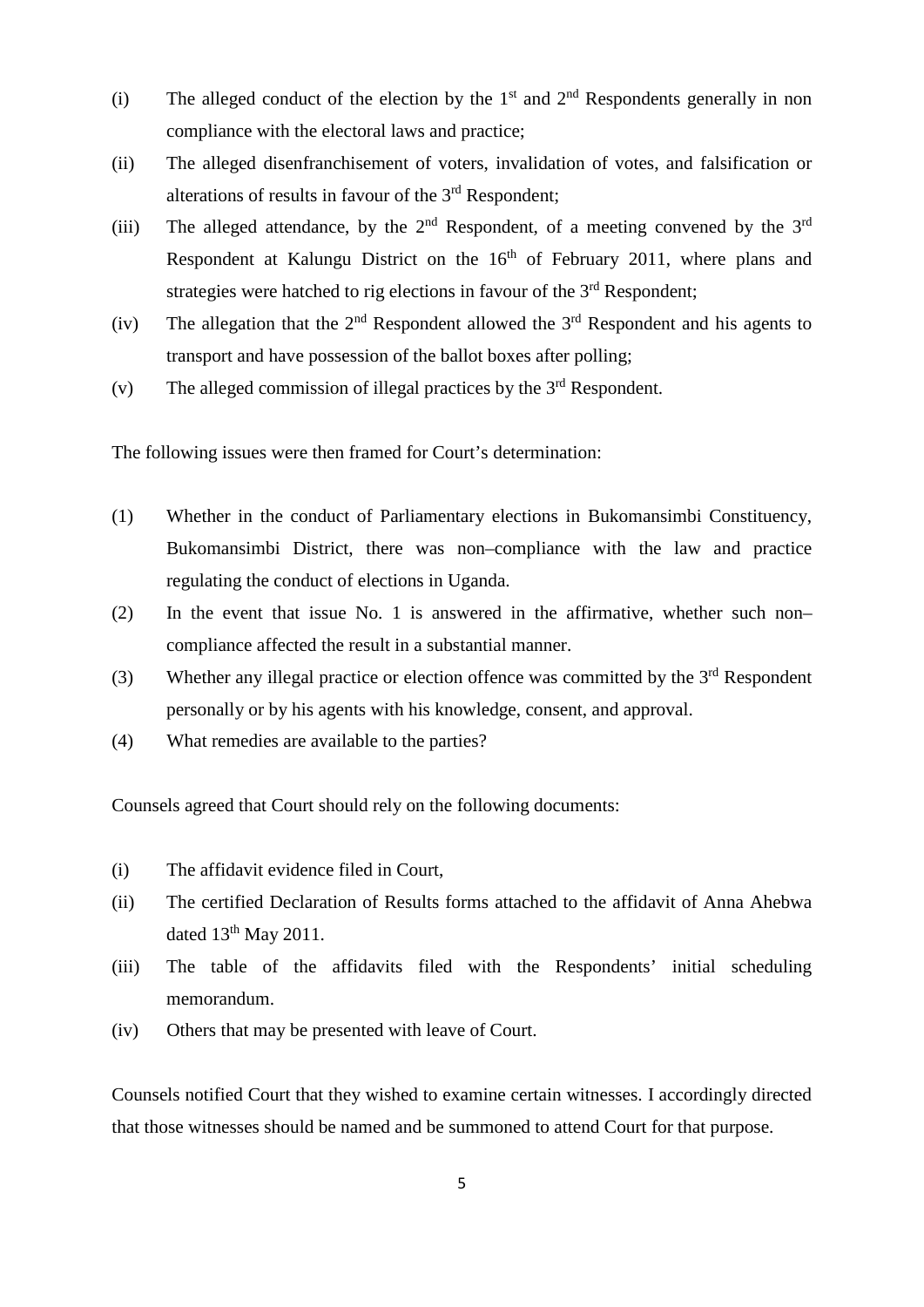The Petitioner's Counsel applied that Court should secure the ballot boxes from the 45 polling stations named as illustrative of the wrongful vote invalidation complained of by the Petitioner. Counsels for the Respondents however cried foul; contending that this application was an ambush as it had neither been prayed for, nor had it featured in the joint scheduling memorandum. Their further contention was that the security of the ballot boxes could not be guaranteed; and that this had been the reason for the Chief Magistrate declining to carry out a recount in the first place.

Counsels then agreed that two issues be framed, for determination by the Court, out of this application of recount. These issues were:

- (a) Whether the issue of recount had been pleaded;
- (b) Whether a recount would be prudent and safe to conduct.

In his address on these two issues, the Petitioner's Counsel submitted that section 63 of the Parliamentary Elections Act, 2005 (as amended) mandates this Court to order for a recount; and that paragraph 20 of the petition and the first leg of the prayers for relief therein pertain to the issue of recount. He referred Court to the uncontroverted affidavit evidence of Nakalema that 107 votes had initially wrongfully been invalidated, and only reinstated when objection was raised about it, as evidence of the merit in the claim about incidents of wrongful vote invalidation. Thus, he prayed that Court be pleased to order a recount of votes in the 45 ballot boxes from the polling stations named in annexture 'C' to the petition.

After the cross examination of the witnesses, Counsels for the Respondents submitted on the application for recount, urging Court not to make any such order; arguing that the discretion Court is clothed with, under section 63(5) of the Parliamentary Elections Act, for ordering a recount, has to be judiciously exercised. They relied on the decision of Arach–Amoko J. (as she then was), in *Babu Edward Francis vs The Electoral Commission & Elias Lukwago*; *Kampala Election Petition No. 10 of 2006*, advising that a recount only be ordered where the Applicant has made out a prima facie case in that regard.

Counsels also referred me to the decision of Musoke–Kibuuka J. in *Byanyima Winnie vs Ngoma Ngime; Mbarara Civil Revision No. 9 of 2001,* which clarified that an order for recount of votes is made for purposes of untangling questions of numerical figures. They contended that however in the instant case before me, with regard to the figures of invalidated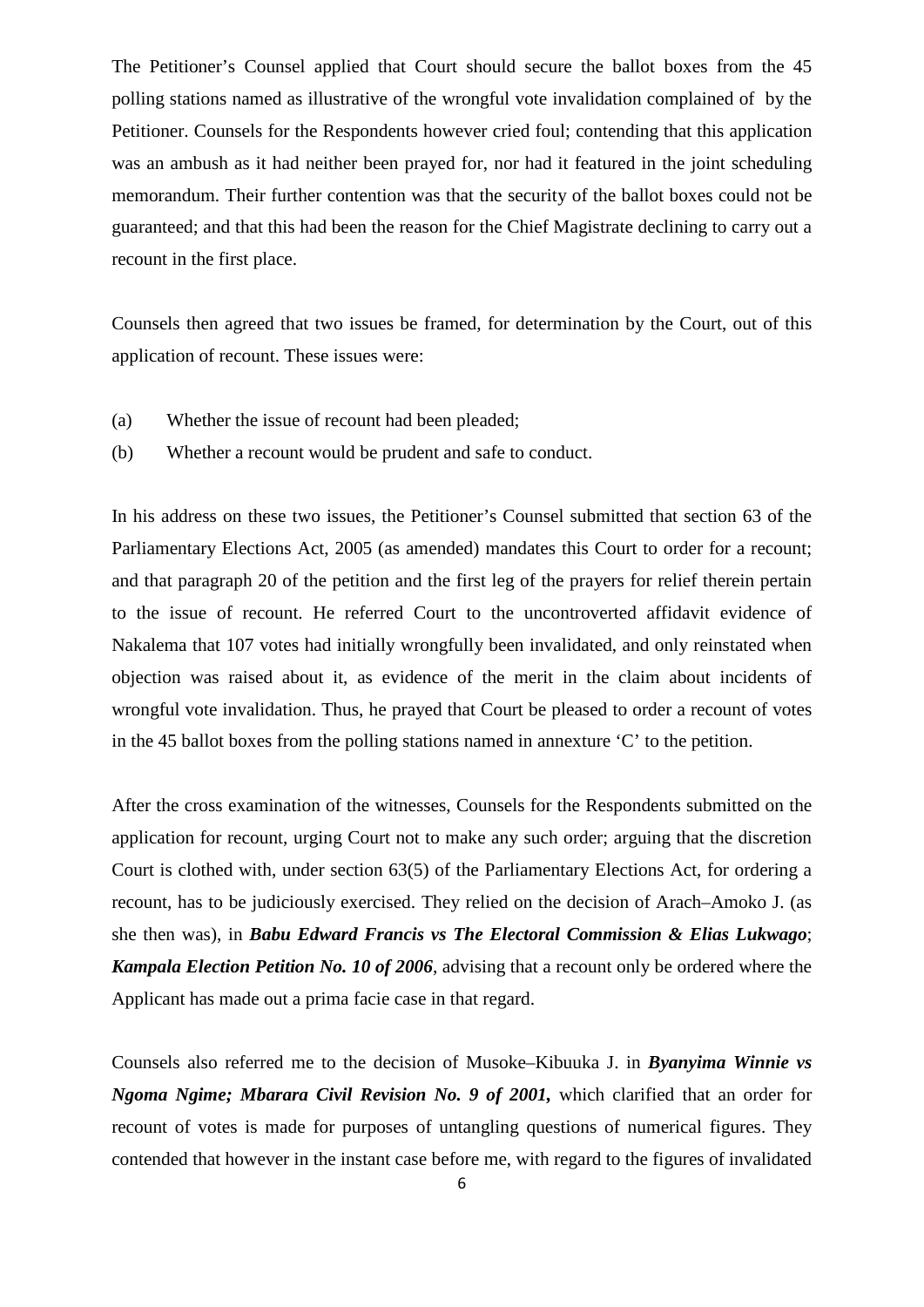votes complained of, there is a discrepancy between the Petitioner's affidavit evidence and that given viva voce in Court, and as well from what is contained in the Declaration of Results (DR) forms. Counsels argued further that many deponents were not specific about the number of votes allegedly invalidated, as they merely stated that *'at least'* a given number of invalidated votes belonged to the Petitioner.

Counsels submitted that in the DR forms none of the polling agents had entered any complaint of wrongful invalidation of votes; and no complaint record book was presented to Court to enable it make an informed decision on the matter. Counsels referred me to the Court of Appeal decision in *Ngoma Ngime vs Electoral Commission & Anor; Election Petition Appeal No. 11 of 2002*, and the decision of Bamwine J. (as he then was) in *Nyakecho Kezia Ochwo vs The Electoral Commission & Grace Oburu; Mbale Election Petition No. 11 of 2006*, on the matter. Finally, Counsels urged Court not to carry out a selective recount, as that exercise should cover all ballot boxes.

After hearing the learned Counsels' submissions on the matter of vote–recount, I reserved my ruling. Counsels then addressed me in their final submissions on the substantive issues in the petition, framed for Court's determination. I am indebted to Counsels for their quite impressive and focused presentations. In my ruling on the application for recount, which was delivered at Kampala by the Assistant Registrar of the International Crimes Division because I had to attend a burial at my home village, I declined to make an order for a recount since I was not persuaded that there was wisdom in doing so. I undertook to give my reasons in this final judgment; as I will shortly hereafter do.

# **Issue No. 1 Whether, in the conduct of the Parliamentary elections held in Bukomansimbi Constituency, there was non–compliance with the laws and practice regulating the conduct of elections in Uganda.**

The electoral process is the cherished means by which, in the exercise of their democratic rights to determine how and by whom they should be governed, the populace express their will in concert; otherwise known as the process of executing the social contract. The various laws of Uganda, such as the 1995 Constitution in which it has been enshrined that power belongs to the people, with the provisions therein for elections, the Electoral Commission Act, the Presidential Elections Act, the Parliamentary Elections Act, the Local Governments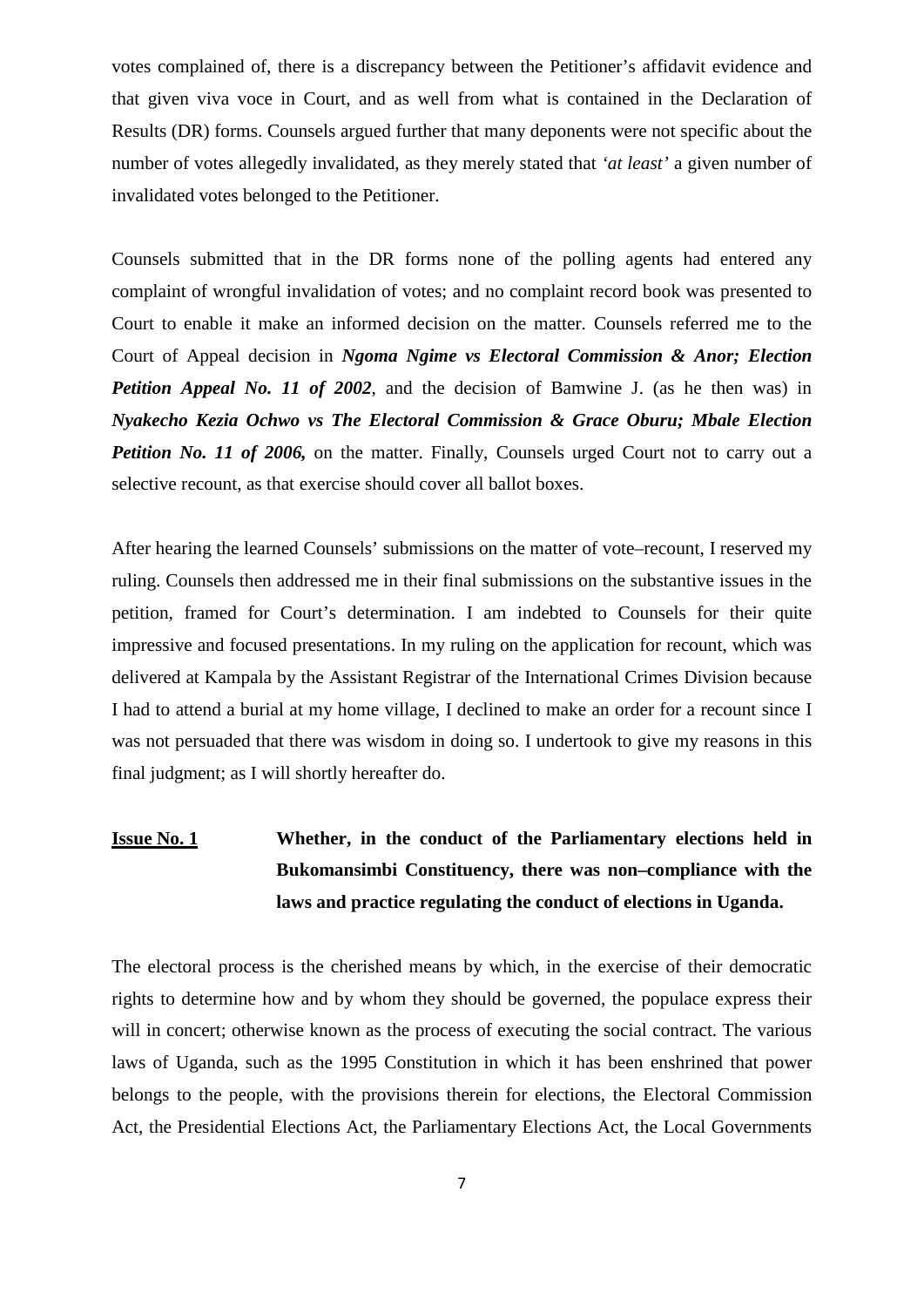Act, and the rules made under them, all have provisions whose intendments are the genuine conduct of the electoral process to enable the voters express their true will.

The cardinal principle that is at the core of a successful election, therefore, is that it must be free and fair; hence the popular expression *'free and fair election'*. Central to this is that those charged with the responsibility to conduct or oversee the electoral process must be impartial and above reproach. This is achieved when the vote–seeking candidates are afforded equal opportunities and an enabling environment to present to the electorates the issues that concern them, and the electorates are equally afforded an uninhibited opportunity to enable them make their choice and decision from an informed vantage point; hence the other popular expression *'levelled playing ground'*.

In sum, nothing must be done or allowed that would detract from the need to conduct an election under a conducive environment characterised by free expression of opinion, untainted exercise of voting, with no falsification of the outcome of the expressed will of the people as manifested by the votes cast. The converse, gravely offends against these principles which are the bedrock of a genuine democratic process. In the event that these principles or rules of conduct are flouted, that cherished process may be derailed; and – as has been the tragic experience of this country – with the danger that it may result in devastating and far– reaching ramifications.

In the matter before me, the Petitioner's case is that there were numerous instances of non– compliance with the laws and rules regarding the electoral process; and that these substantially affected the outcome of the election. Following from this he pleaded for a recount of the votes to determine the true winner of the election, or nullification of the results to allow for fresh election. The following are the allegations of non compliance: –

## (i). BIAS BY THE  $1^{ST}$  AND  $2^{ND}$  RESPONDENTS

### (a) Bias in the choice of polling officials.

In the Petitioner's two affidavits which accompanied and supported the petition, both affirmed on the 18th day of March 2011 at Kampala before one Richard Mwebembezi a Commissioner for Oaths, he reiterated and elaborated on the contentions raised in the petition. He stated that the 2nd Respondent's choice of polling officials had been biased as she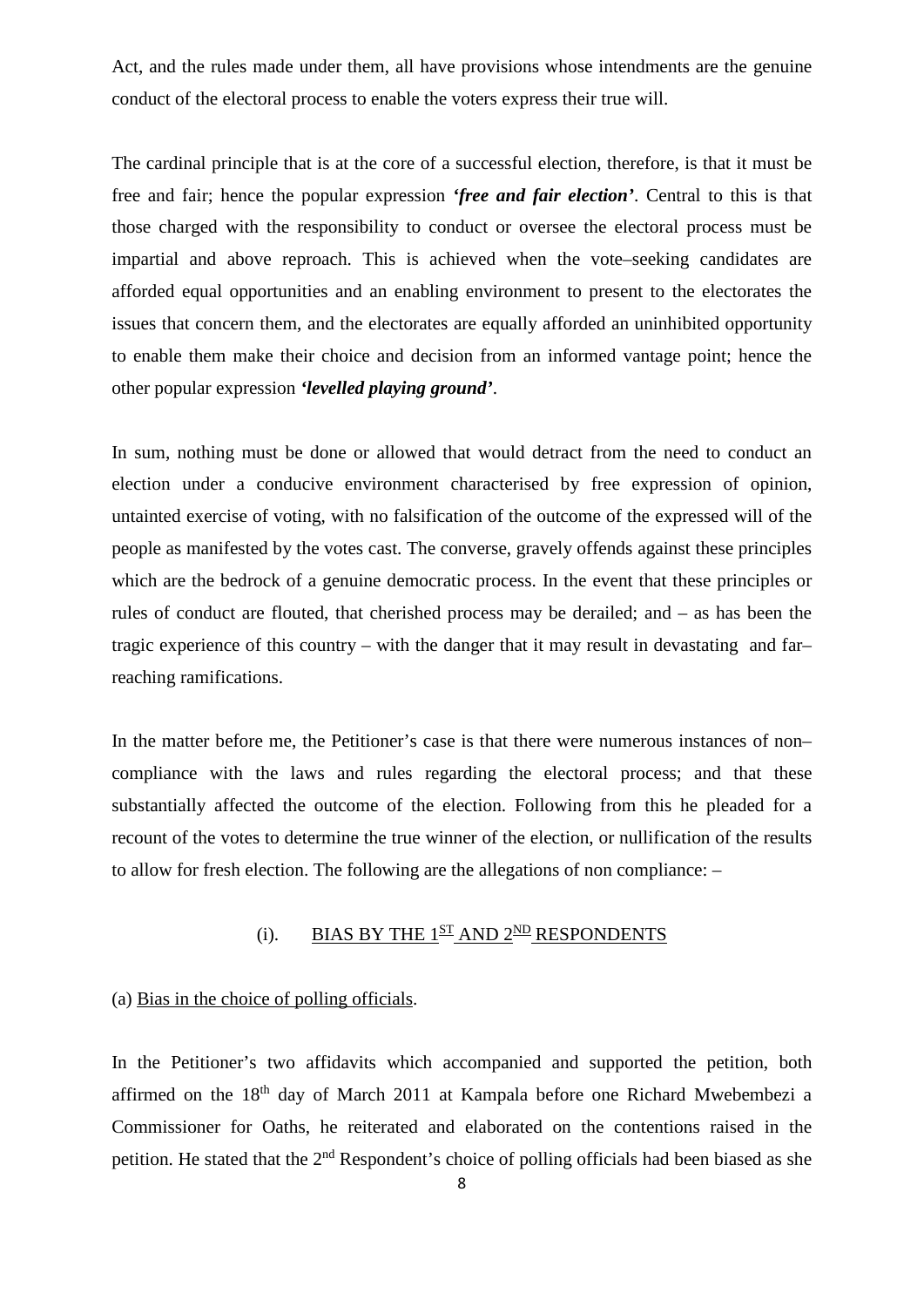colluded with the 3rd Respondent and employed the latter's known supporters and agents; and despite his complaint to Mr Joseph Biribonwa the Vice Chairperson of the 1<sup>st</sup> Respondent, it was not addressed. This he believed was all meant for rigging the elections in favour of the 3rd Respondent.

When subjected to cross examination, the Petitioner who testified as PW8 stated that not a single of his nominees was picked for the post of presiding officer; and when he complained to Mr Biribonwa the Vice Chairperson of the  $1<sup>st</sup>$  Respondent, about all the presiding officers appointed by the 2<sup>nd</sup> Respondent being DP party members, the list of presiding officers was amended to include NRM supporters. However three days to the elections, a new list of presiding officers, all of whom were DP members whom he knows by face though not by name, was pinned on notice boards; and this was the list used on polling day. He however conceded that no law had been flouted in choosing the presiding officers.

In her affidavit dated 13<sup>th</sup> May 2011, sworn in support of the 1<sup>st</sup> and 2<sup>nd</sup> Respondents' reply, Anna Ahebwa (the 2<sup>nd</sup> Respondent) the official responsible for the preparations, supervision and conduct of elections in Bukomansimbi District, denied the adverse allegations made by or on behalf of the Petitioner with regard to the elections in Bukomansimbi Constituency. She contended instead that these were free and fair and were conducted in compliance with the electoral laws. She refuted the allegation that she was biased against the Petitioner, and contended that her selection and appointment of polling officials had been transparent, and based on merit.

In her testimony in cross examination, as DW1, she explained that her choice of presiding officials and polling assistants was from applicants who had been shortlisted and had passed interviews conducted by her district team, following her advertising for applications. Political parties and candidates, she said, played no role whatever in this exercise. She explained further that the successful applicants were trained, at their respective sub county headquarters, on the conduct of the polling exercise, such as opening of the polls, vote counting, determining valid and invalid votes on which they have the final say at the polling station, and were instructed to be non partisan.

She denied that there was any complaint either from the Petitioner or from the 1<sup>st</sup> Respondent's Headquarters about her choice of polling officials. Emmanuel Lukyamuzi, the election supervisor for Kitanda Sub – County denied, in his deposition that the polling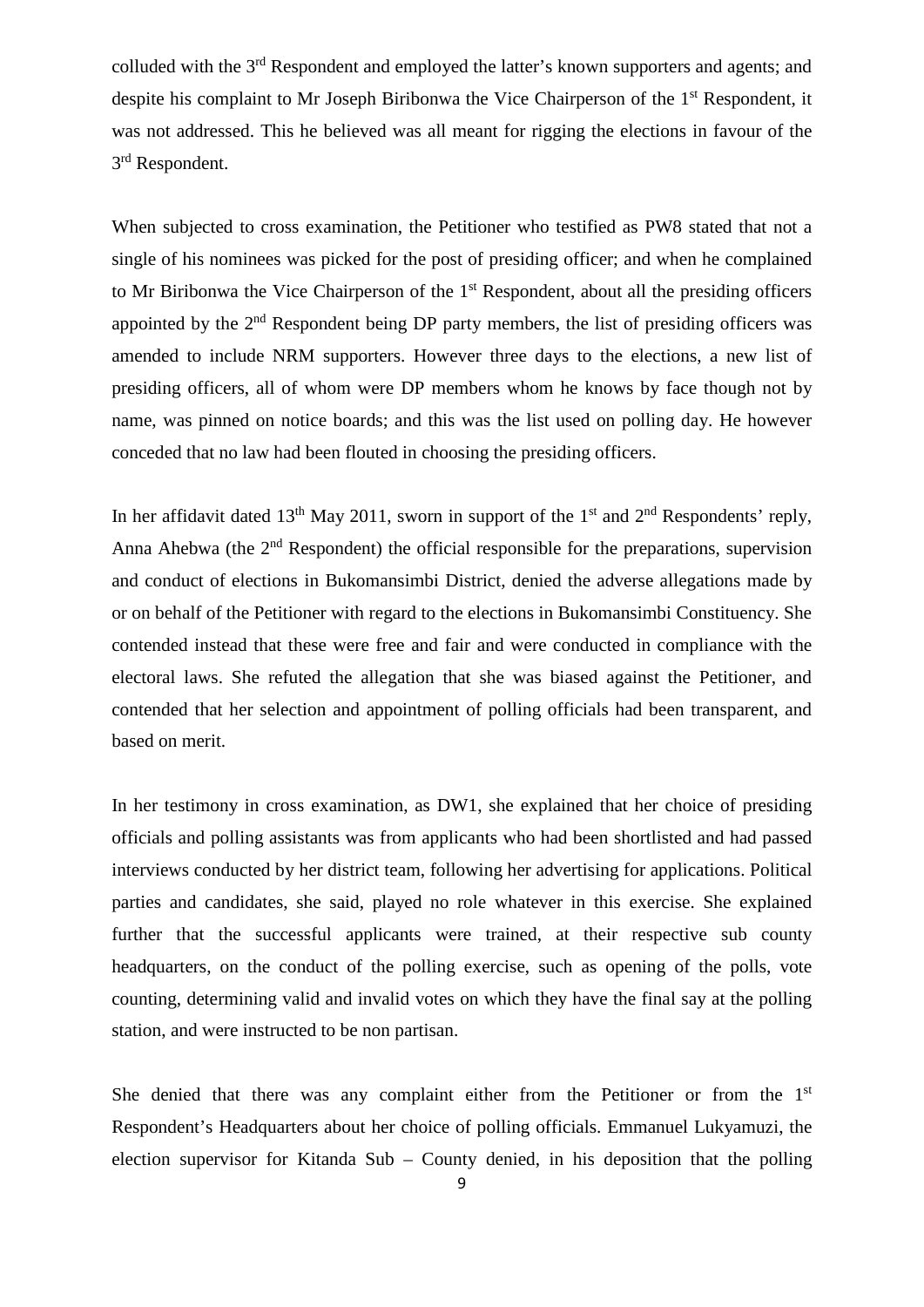officials appointed to conduct elections in Bukomansimbi Constituency were known supporters of the 3<sup>rd</sup> Respondent as alleged by the Petitioner, since they were all appointed on merit and were trained by the  $2<sup>nd</sup>$  Respondent on their roles before the conduct of the elections. The  $3<sup>rd</sup>$  Respondent in his affidavit of  $5<sup>th</sup>$  April 2011, denied the allegation that he exerted influence in the choice of polling officials, or that any of his polling agents had been employed by the 1<sup>st</sup> Respondent.

Kato Joseph Yiga the election supervisor for Butenga Sub County swore a similar affidavit; adding that, before the elections, the 2<sup>nd</sup> Respondent trained polling officials, candidates' agents, as well as polling constables, on their roles as election officials. Saulo Bbosa the election supervisor for Bukomansimbi Town Council made similar contention in his affidavit; and so did Nabatanda Sheibah the election supervisor for Kibinge Sub County. Nakazibwe Milly who testified in cross examination as DW2 testified that she sat for interview, passed, and was trained as a presiding officer to be punctual, truthful, and not to participate in the campaigns.

It is quite evident that the Petitioner's allegation that the  $2<sup>nd</sup>$  Respondent was biased in her selection of the presiding officials and polling assistants is not backed by any cogent or independent evidence. On the contrary, it is the converse as is seen above which stands fully corroborated. If indeed the original list had been amended to include NRM supporters, upon his alleged complaint, he should have availed a copy of such a list to Court; or caused one of those NRM supporters, who he alleges were included in the amended list, to give evidence in support of this contention.

The singular responsibility of polling officials is to ensure free and fair conduct of the elections on polling day, as impartial umpires. It would have been terribly wrong for the Returning Officer to select such officials at the behest of anyone, or to satisfy the representation of any political party, as was desired by the Petitioner. This would have gravely dented the desired impartiality of those officials; and rendered the electoral process and its outcome the subject of serious challenge. The law caters for the subjective protection of the candidates' votes and thereby the interests of their parties, on polling day, by allowing them to appoint polling agents.

(b) Clandestine and secret meetings between the  $2^{\text{nd}}$  and  $3^{\text{rd}}$  Respondents to plan strategies for rigging the elections in favour of the  $3<sup>rd</sup>$  Respondent.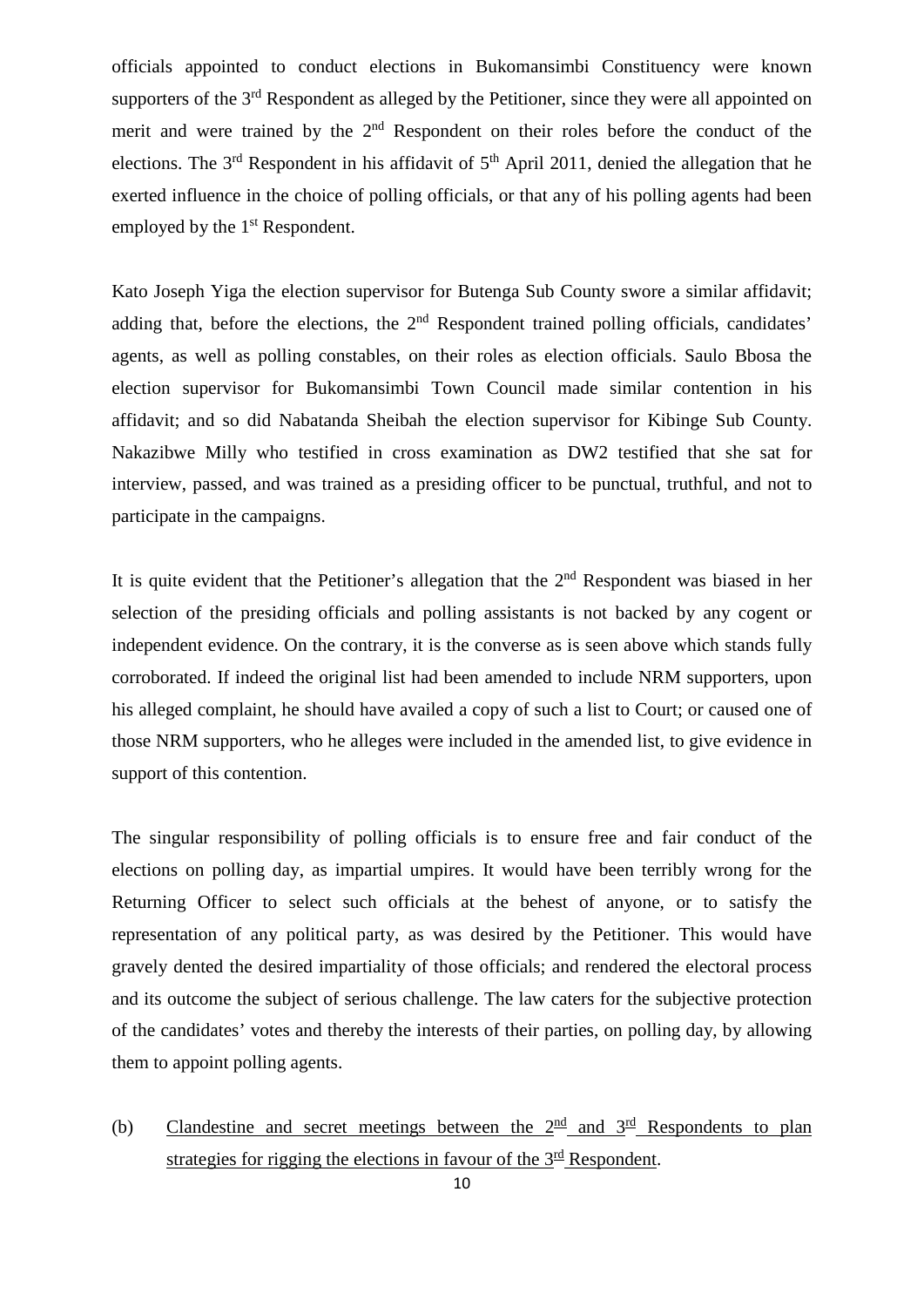The Petitioner accused the  $2<sup>nd</sup>$  Respondent of having attended secret and clandestine meetings with the 3<sup>rd</sup> Respondent where plans and strategies were hatched to rig elections in favour of the 3rd Respondent; and further that the same strategies were handed to the biased officials of the 1<sup>st</sup> Respondent to implement on Election Day. It was the affidavit affirmation and testimony in cross examination by Mpoza Manisuli which the Petitioner relied on as direct evidence of this. Mpoza Manisuli made affirmations in two separate affidavits, dated the 25<sup>th</sup> and 30<sup>th</sup> March 2011 respectively.

In the first affidavit, he disclosed that he is a member of the NRM party, and was an ardent supporter and campaigner for the Petitioner in the elections. He deposed that at the invitation of the 3rd Respondent, he attended meetings, convened in various places outside the constituency to plot how to defeat the Petitioner and other NRM candidates, where several supporters of the  $3<sup>rd</sup>$  Respondent were in attendance; and these included Kateregga Mohammed, and Kalumba George William who used to facilitate their attendance. In the meetings, the 3rd Respondent assured them of a master plan which he would reveal towards the polling day.

He stated further that in a meeting held on 16<sup>th</sup> February 2011, at Kalungu District Headquarters, the 3<sup>rd</sup> Respondent promised to unveil his master card that evening to convince them of his plan; and then invited the  $2<sup>nd</sup>$  Respondent who entered, stayed with them briefly. greeted them then left; after which the  $3<sup>rd</sup>$  Respondent assured them that she had given him guarantees that victory would be his; therefore those in the meeting should henceforth start celebrations, as the Petitioner was already finished! He also stated that Kalumba George promised to reward them handsomely and to inflict severe harm on anyone who would betray the group; and that he has been receiving threatening messages from Kalumba George.

In his affidavit of 30<sup>th</sup> March, he states that he was a campaign agent for Mohammed Kateregga the candidate for LCV Chair, Bukomansimbi District; and that he attended several preparatory meetings together with the 3<sup>rd</sup> Respondent and other persons he named. In paragraph 6, he deposed that in the first meeting Mohammed Kateregga urged them to support him for the LCV Chairpersonship and to support Lubyayi Iddi (the Petitioner) for Member of Parliament. After this the 3<sup>rd</sup> Respondent advised that the next meeting take place in Masaka town to avoid leakages. Accordingly, the second meeting, attended by the  $3<sup>rd</sup>$ Respondent, was held at Hotel Brovad, Masaka.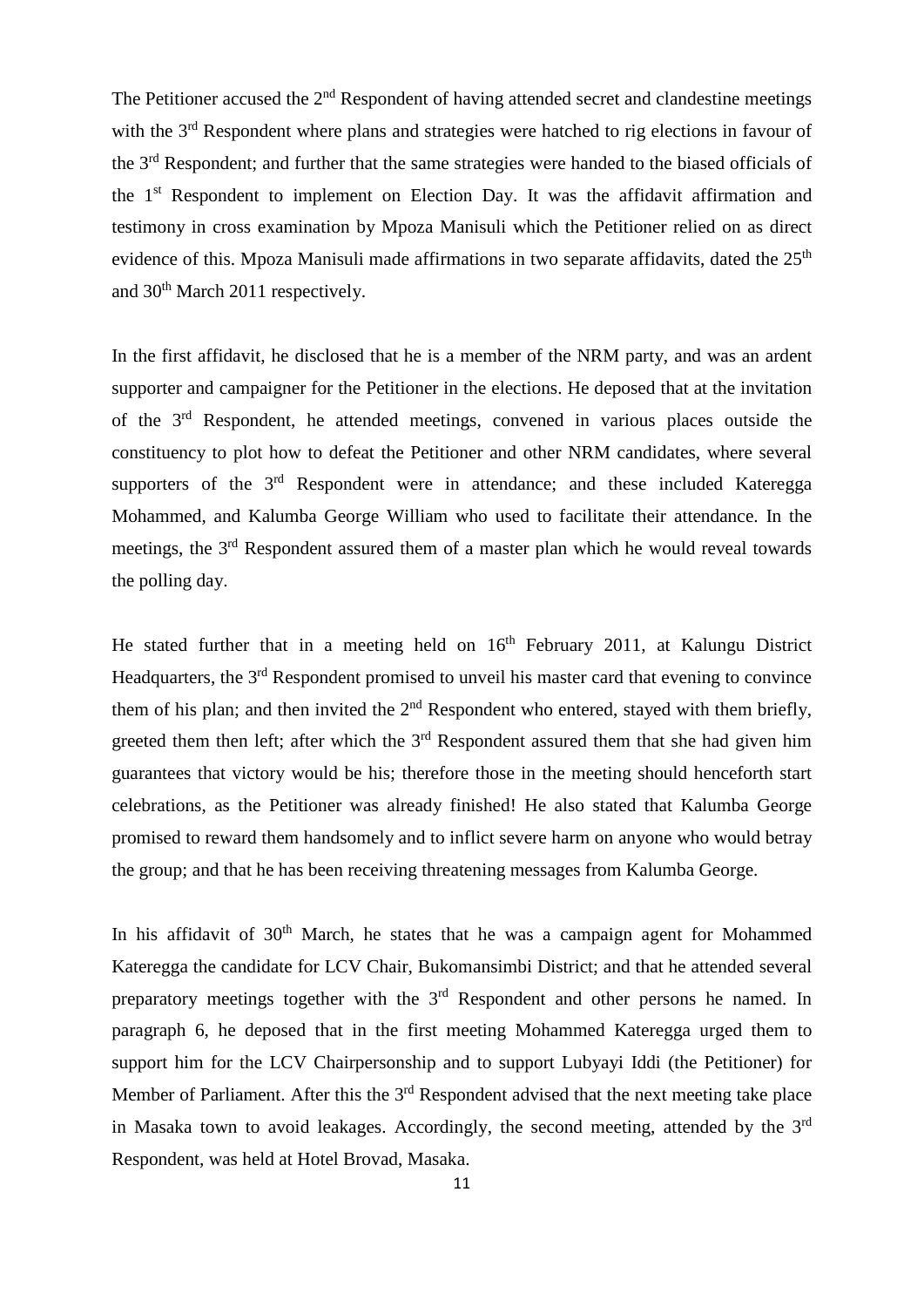In this meeting, one Salongo William Kalumba, an otherwise avowed Movementist, urged them to support the  $3<sup>rd</sup>$  Respondent for Member of Parliament. He urged them to keep this a secret; and promised each of them Shs.  $10,000,000/=$  if they campaigned and ensured the 3<sup>rd</sup> Respondent's victory. The last meeting, he said, took place on the  $16<sup>th</sup>$  February 2011, at Kalungu; and was also attended by the 3<sup>rd</sup> Respondent. Others in attendance included a delegation from Kalangala District. In this meeting, the  $3<sup>rd</sup>$  Respondent informed them that he had sealed a deal with the Returning Officer (the  $2<sup>nd</sup>$  Respondent) hence he was certain of victory.

After this briefing, the Returning Officer (the 2<sup>nd</sup> Respondent) entered and joined them; and in her presence the  $3<sup>rd</sup>$  Respondent told the meeting that he had paid for votes at her  $(2<sup>nd</sup>$ Respondent's) office! In cross examination, where he testified as PW6, he reiterated what he had stated in his first affidavit, that he was a campaign agent for the Petitioner; then retracted it by saying instead that he was a strong supporter, but not a campaigner of the Petitioner. He gave his age as 22 years, and that he had voted since 2006 when he was about 20 years old; but could not recall the year he was born. Later he confessed that he had forgotten years.

He testified that he attended the meetings at the invitation of the  $3<sup>rd</sup>$  Respondent; and kept on briefing the Petitioner about it. He reiterated the names of about twenty people who, he said, attended the meetings. He also stated that they were given money and promised more by Salongo William Kalumba an NRM candidate from another district. His further testimony was that in their meeting of 16<sup>th</sup> February 2011, held at Kalungu District Hqs., Anna Ahebwa was brought in by the 3<sup>rd</sup> Respondent and was with them briefly and only waved to them. He stated that Katerega Mohamed and the 3<sup>rd</sup> Respondent belong to different political parties.

He stated that at the Brovad and at Maria Flo meetings, both of which the 3<sup>rd</sup> Respondent attended, they were promised houses. Anna Ahebwa (the Returning Officer), in an affidavit dated  $13<sup>th</sup>$  May 2011, refuted her alleged collusion with the  $3<sup>rd</sup>$  Respondent in the electoral process. She denied knowledge of the alleged meetings where strategies were hatched to rig the elections. The  $3<sup>rd</sup>$  Respondent, in his affidavit dated the  $5<sup>th</sup>$  of April 2011, also denied any collusion with, or holding any private meeting with the  $2<sup>nd</sup>$  Respondent, or any knowledge of her on a personal basis.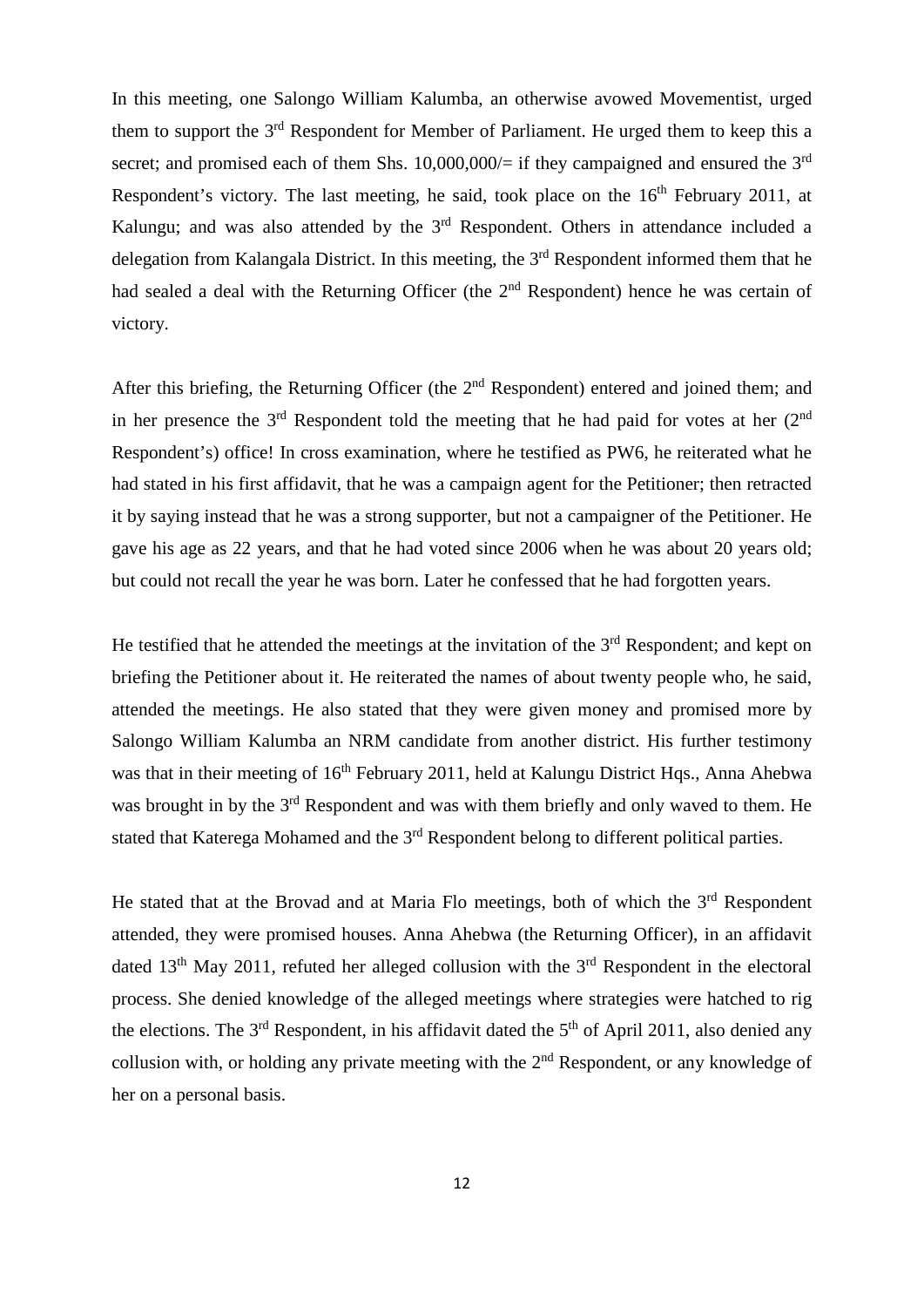He also denied attending any meeting on the  $16<sup>th</sup>$  February 2011 with Kateregga Mohamed, Kalumba George William, and Mpoza Manisuli. Katerega Mohammed, in his affidavit dated the  $5<sup>th</sup>$  of April 2011, also denied attending any meeting on the  $16<sup>th</sup>$  of February 2011 with the 2<sup>nd</sup> Respondent, or the others Mpoza Mansuli named. A close scrutiny of the evidence adduced in proof of the alleged meeting between the  $2<sup>nd</sup>$  and  $3<sup>rd</sup>$  Respondents, leaves a lot to be desired. There is simply no evidence that any plans and strategies were hatched to rig elections in favour of the  $3<sup>rd</sup>$  Respondent, in the alleged meetings.

The only evidence alleging the clandestine meetings is from Mpoza Mansuli whose evidence is that in these meetings they were given assurances that the  $3<sup>rd</sup>$  Respondent had a master plan for defeating the Petitioner. Unfortunately, there is the glaring inconsistency in Mpoza Mansuli's evidence on the purpose for and what transpired during the alleged first meeting. In one affidavit he states that the meeting was to discuss the campaign plans of Mohammed Kateregga who was contesting for the LCV Chair, and in the other affidavit he states that he was invited by the 3<sup>rd</sup> Respondent to attend a meeting in his support. He was inconsistent about whether he was the Petitioner's campaign agent, or just an ardent supporter.

There is no evidence that he had crossed to the  $3<sup>rd</sup>$  Respondent's camp, or had made him believe so; and yet his evidence is that he became a trusted confidante and was privy to clandestine meetings where very secret ulterior electoral designs were discussed. His evidence on the manner the 2<sup>nd</sup> Respondent allegedly involved herself in this, is equally most unconvincing. It sounded to me like a fairy tale. How, one may ask, could a Returning Officer bent on rigging elections in favour of one of the candidates, for whatever consideration, throw caution to the wind in the manner alleged by Mpoza Mansuli, and act with such foolhardy, and incriminating recklessness; and this, before a crowd of some twenty ordinary voters, merely to impress them?

Obviously, had she been privy to the ulterior electoral design she is accused of, she would have kept a safe distance, and acted most discreetly. There is no sense in the 2<sup>nd</sup> Respondent attending a conspiracy meeting with persons who were not electoral officials, hence had no role in the conduct of the elections on polling day. Had the alleged meeting of  $16<sup>th</sup>$  February been with polling officials, it would have been justifiable to make an adverse inference therefrom. The denial by the  $2<sup>nd</sup>$  and  $3<sup>rd</sup>$  Respondents, as well as other persons who allegedly attended these discreet meetings, renders it most unsafe, if not altogether dangerous, to place any reliance on the evidence of Mpoza Mansuli; a confessed mole.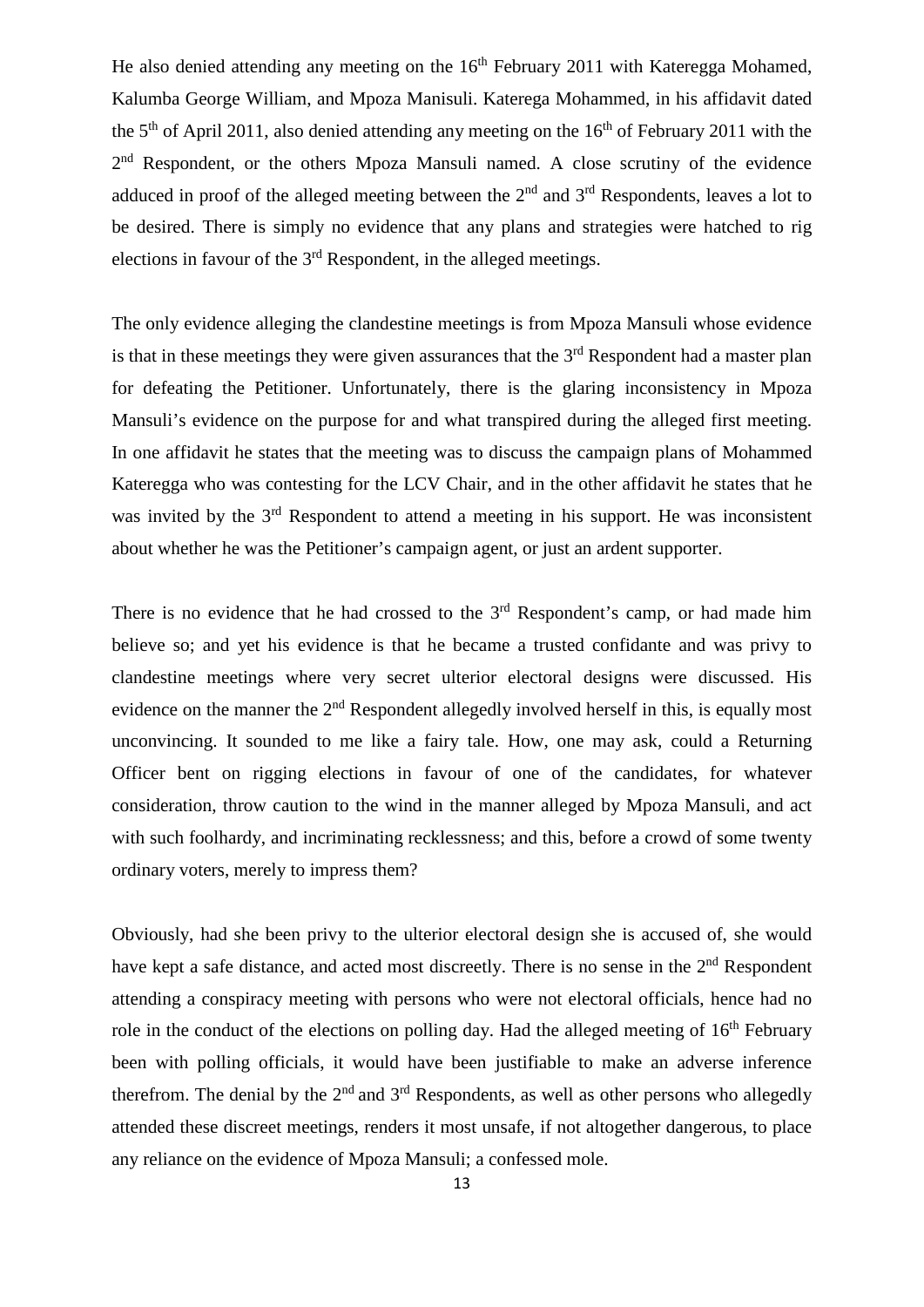His evidence lacks the requisite independent corroboration; and is woefully littered with inconsistencies and retractions clearly intended to bring him within the credibility bracket. He is even ignorant of his age; claiming that he was 20 years of age in 2006, and only 22 years of age five years later in 2011! He alleges that Kalumba George William the financier of their clandestine meetings has sent him threatening messages; yet no corroborative proof of this was availed to Court. One wonders how Kateregga, the district official agent for the 3<sup>rd</sup> Respondent, could have urged them in the first meeting to vote for the Petitioner.

It is also incredible that such clandestine meetings held to discreetly discuss such secret agenda, and continuously shifted to avoid any possible leakages, could be open to so many and varied people; including a delegation from as distant an area as Kalangala District. The picture Mansuli paints, of those behind the meetings, is of reckless conspirators whose purpose was to show off as people with the capacity to defeat their opponents. Nowhere does he adduce evidence of any vote rigging plan or scheme discussed and or agreed upon in the meetings to be handed down to the polling officials.

(c) Allowing the  $3<sup>rd</sup>$  Respondent and his agents to transport, or be in possession of, the the ballot boxes after polling; and to falsify or alter results in favour of the  $3^{\text{rd}}$ Respondent.

No evidence was adduced whatever to prove the allegation that the  $3<sup>rd</sup>$  Respondent or any of his agents transported the ballot boxes after the close of the polling, or had possession of them at any time during the electoral process, or at all. The  $2<sup>nd</sup>$  Respondent testified that she alone has access to the ballot boxes which are stored in a garage next to her office. It was Kawoya Siraje (PW7), the truck driver, whose evidence was meant to link the  $3<sup>rd</sup>$  Respondent and his agents with the ballot boxes. He testified that when he went to collect the ballot boxes from the 2nd Respondent's house where they were stored, to take them to Masaka Chief Magistrate's Court, he found the  $3<sup>rd</sup>$  Respondent in the parking yard of the place.

He testified that, however, the  $3<sup>rd</sup>$  Respondent departed when he was still parking the truck. Even if that were so, the 3<sup>rd</sup> Respondent's presence at that compound cannot by any stretch of inference amount to being in possession of the ballot boxes. PW7 testified that Kateregga entered the house in the company of the DPC; and he did not know what transpired inside there. He testified that he later participated in loading the ballot boxes which were piled on top of one another; and it was while he was doing so that he discovered that some of the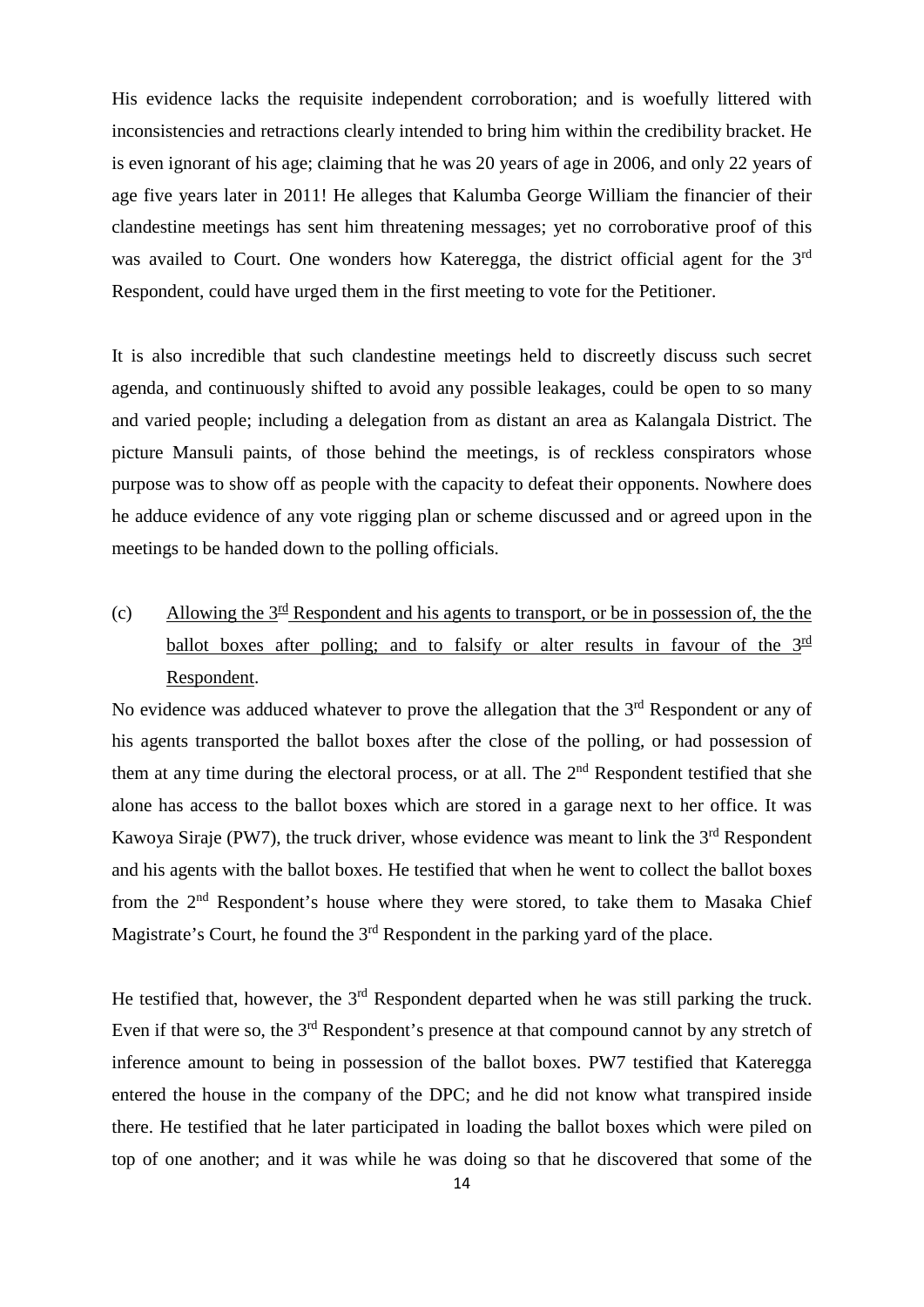boxes had no seals; upon which he alerted Kateregga who recorded their particulars. Otherwise, he did not see anyone breaking any seal from any ballot box. It is therefore clear that the Petitioner's contention in this regard is unfounded.

With regard to what took place at the vote tallying centre, Solide Y.D. Joseph, who testified during cross examination as PW5, stated that the tally centre was an open hall made out of two classrooms; and was, that night of the poll, full of people. This is the venue where, according to him, the  $2<sup>nd</sup>$  Respondent discriminately and in a most partisan manner allowed the 3rd Respondent together with Mohammed Kateregga to take charge of the computer used for tallying results and manipulate it with impunity; in the full view of the people gathered who, needless to say, were of varying political persuasions. PW5 conceded that he never compared the DR forms in his possession with the one the Returning Officer had.

Katerega Mohammed for his part affirmed in his affidavit, dated the  $5<sup>th</sup>$  of April 2011, that he was stationed at the tally centre as the 3<sup>rd</sup> Respondent's district agent; and that the vote tallying exercise, which was based on Declaration of Results (DR) forms from all polling stations, and had been signed by the candidates' agents, and the 1<sup>st</sup> Respondent's polling officials, proceeded smoothly without any hitch or complaint from anyone. The 2nd Respondent, in her affidavit dated 13<sup>th</sup> May 2011, refuted the allegation that she allowed Kateregga Mohamed to tally the election results.

She also denied the allegation of vote falsification or alteration of results to favour the 3<sup>rd</sup> Respondent; and attached certified copies of DR forms duly signed by the candidates' polling agents, which showed no discrepancy between the total votes entered in the DR forms and the tally sheet. She reiterated this when she testified during cross examination as DW1. Given the sentiment that is aroused in the electorates by the electoral process, and the tensions that invariably result from this, it is inconceivable that such blatant acts of open collusion, as is claimed by PW5, could have taken place at the tally centre; and with the alleged impunity.

There would have been such an uproar and confusion, if not complete mayhem, caused by the multitude that was prepared to persevere and endure the long night vigil to witness the last leg of the polling process and know the final tally. There must have been supporters of the Petitioner amongst these, keen to ensure that no mischief took place to their candidate's detriment. From among these, the Petitioner would surely have found no difficulty in identifying just one person to testify in corroboration of the alleged collusion. The alleged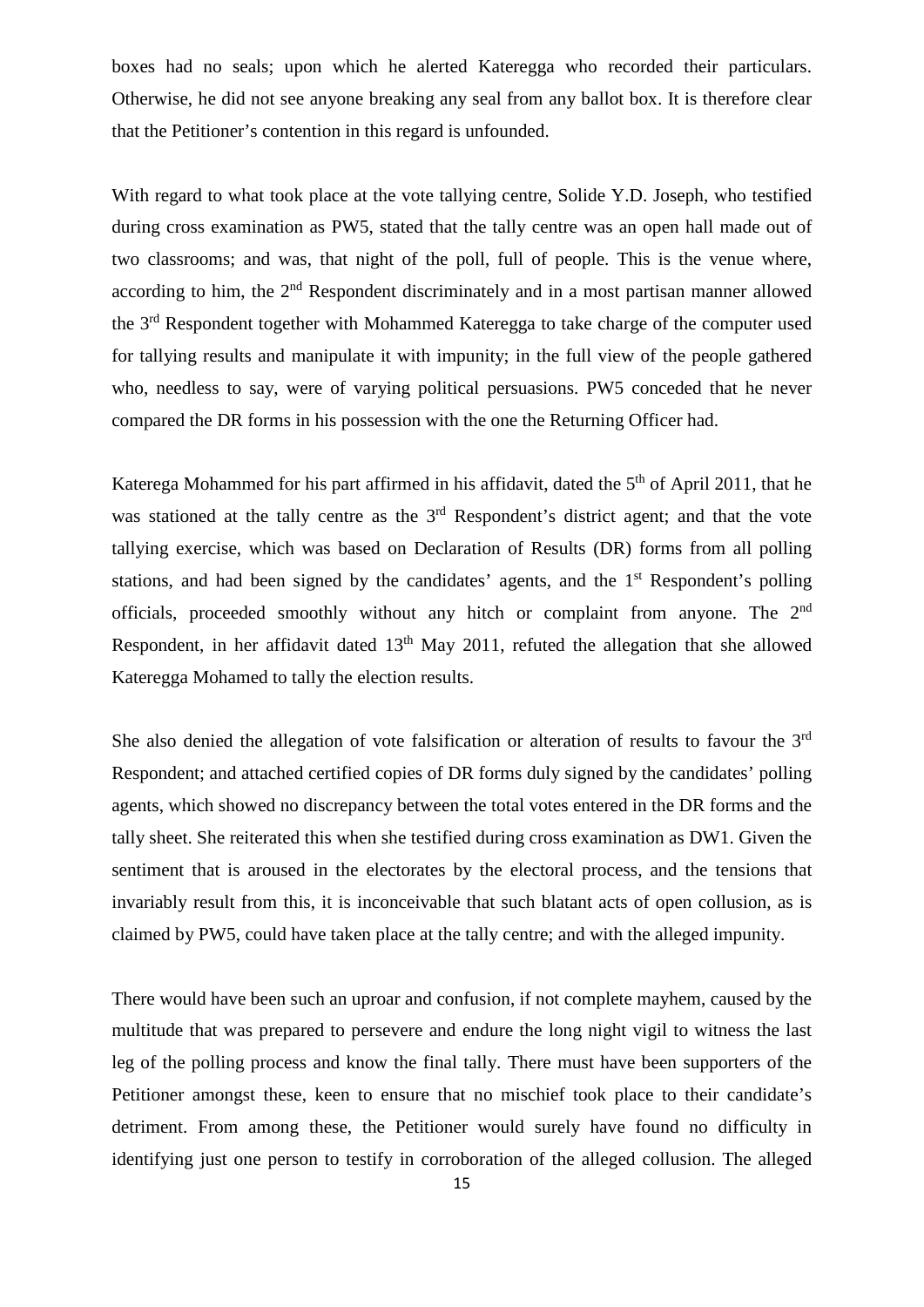manipulation and falsification of the results by Kateregga, at the tally centre, with the complicity of the 2<sup>nd</sup> Respondent, is manifestly utterly unfounded.

Solide Joseph, just like Mpoza Mansuli, was sadly wanting in demeanour; with questionable intent that could not deceive any reasonable person. There was no discrepancy shown to Court between the vote record in the DR forms and the entry in the tally sheet. I am therefore not amused by their purpose in this petition. The whole of their evidence were woefully discredited, and could not meet the test of balance of probability even at the standard required in an ordinary civil suit; leave alone for an election petition such as this. The Petitioner has therefore failed to establish that there was any collusion at all between the 2<sup>nd</sup> and 3<sup>rd</sup> Respondents; leave alone to favour the 3rd Respondent in the electoral process.

## (d) Tampering with the ballot boxes during storage by deliberately breaking several of their seals; and thereby frustrating the exercise of re–count.

The evidence adduced to prove this allegation was by Solide Joseph PW5 who testified that the 2nd Respondent had during the vote tallying exercise forcefully ripped the seals off some of the ballot boxes and forced her hands in them. Kawoya Siraje, PW7, who participated in loading the ballot boxes, testified that they were piled on top of one another in the store. He was however emphatic that he did not see anyone breaking any seal from a ballot box; and in fact, he was the one who alerted Kateregga about the broken or missing seals, whereupon Kateregga took note of such boxes. I have already given my views on the testimony of Solide Joseph.

The 2<sup>nd</sup> Respondent opined in cross examination that these seals could have broken or got loose due to their incompatibility with metallic boxes, as they were plastic materials; and the very bad roads of Bukomansimbi which they were transported on. As with the earlier accusations, I am not convinced that the  $2<sup>nd</sup>$  Respondent had a hand in the breaking, loosening or disappearance of the seals. When I asked her in Court her view about vote recount, she was readily agreeable that it be done as she would lose nothing by it being done. I prefer to take it that the damage to the seals was due to their inability to withstand the rough terrain of the area, and the manner they were piled on top of each other during storage.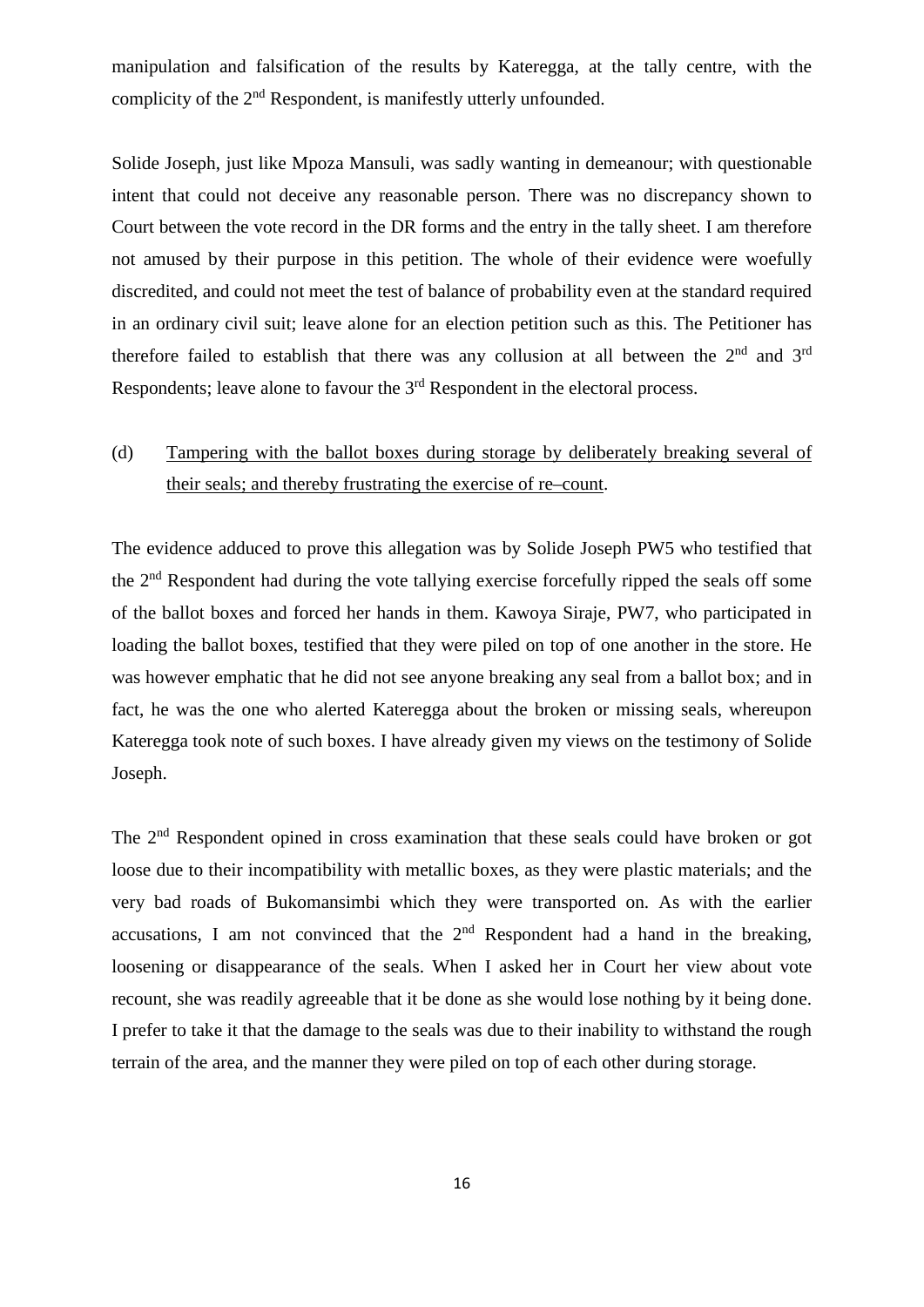# (ii). BIAS ALLEGEDLY EXHIBITED BY POLLING OFFICIALS AGAINST THE PETITIONER, AND THEIR RIGGING OF THE ELECTION IN FAVOUR OF THE 3RD RESPONDENT:

### (a) Invalidating votes cast in favour of the Petitioner.

The Petitioner's chief point of grievance was that his votes were deliberately invalidated, to the advantage of the  $3<sup>rd</sup>$  Respondent. In one of the two affidavits he swore in support of the petition, he complained that 1,792 votes, most of which he claimed to be his, were wrongfully invalidated; and yet in the corresponding paragraph of the other affidavit, he gave the number of invalidated votes as 1,692. Annexture "C" to one of the affidavits gave an illustration of 45 polling stations with total of 1085 invalidated votes, almost all of which he claimed belonged to him; and which substantially affected the overall outcome of the election.

In paragraph 17 of one of the affidavits he stated that he had, before the tallying of the votes, protested to the  $2<sup>nd</sup>$  Respondent about the vote invalidation but she did not assist him, and he made reference to annextures "C<sub>1</sub>" and "C<sub>2</sub>" thereto. To his affidavit dated 14<sup>th</sup> May, 2011, the Petitioner attached certified copies of Declaration of Results forms supplied to him by the 1<sup>st</sup> Respondent; and which he contended had proof of his claim regarding the invalidation of votes. A cluster of 63 affidavits, sworn mainly by the Petitioner's polling agents were filed on the  $8<sup>th</sup>$  of April 2011.

In these affidavits they severally deposed that votes which were clearly ascertainable as being the Petitioner's were instead invalidated by presiding officers in various polling stations. The bulk of the depositions in these affidavits were that the polling officials invalidated votes where the voters had either marked the picture of the Petitioner, his party symbol of the bus, or where the ticks in the box were not straight. In rebuttal, Lukyamuzi Emmanuel, Kato Joseph Yiga, Bbosa Saulo, and Nabatanda Sheibah, swore the affidavits I have already referred to herein above.

They deposed severally that as sub county election supervisors, they never received any complaint or report about vote invalidation, bribery, or intimidation, from any of the polling stations in their respective sub counties. On the  $14<sup>th</sup>$  of May 2011, 40 affidavits sworn in rebuttal of the adverse claims made by the Petitioner, or his witnesses, against the three Respondents were also filed. Anna Ahebwa (the 2<sup>nd</sup> Respondent) also swore an affidavit on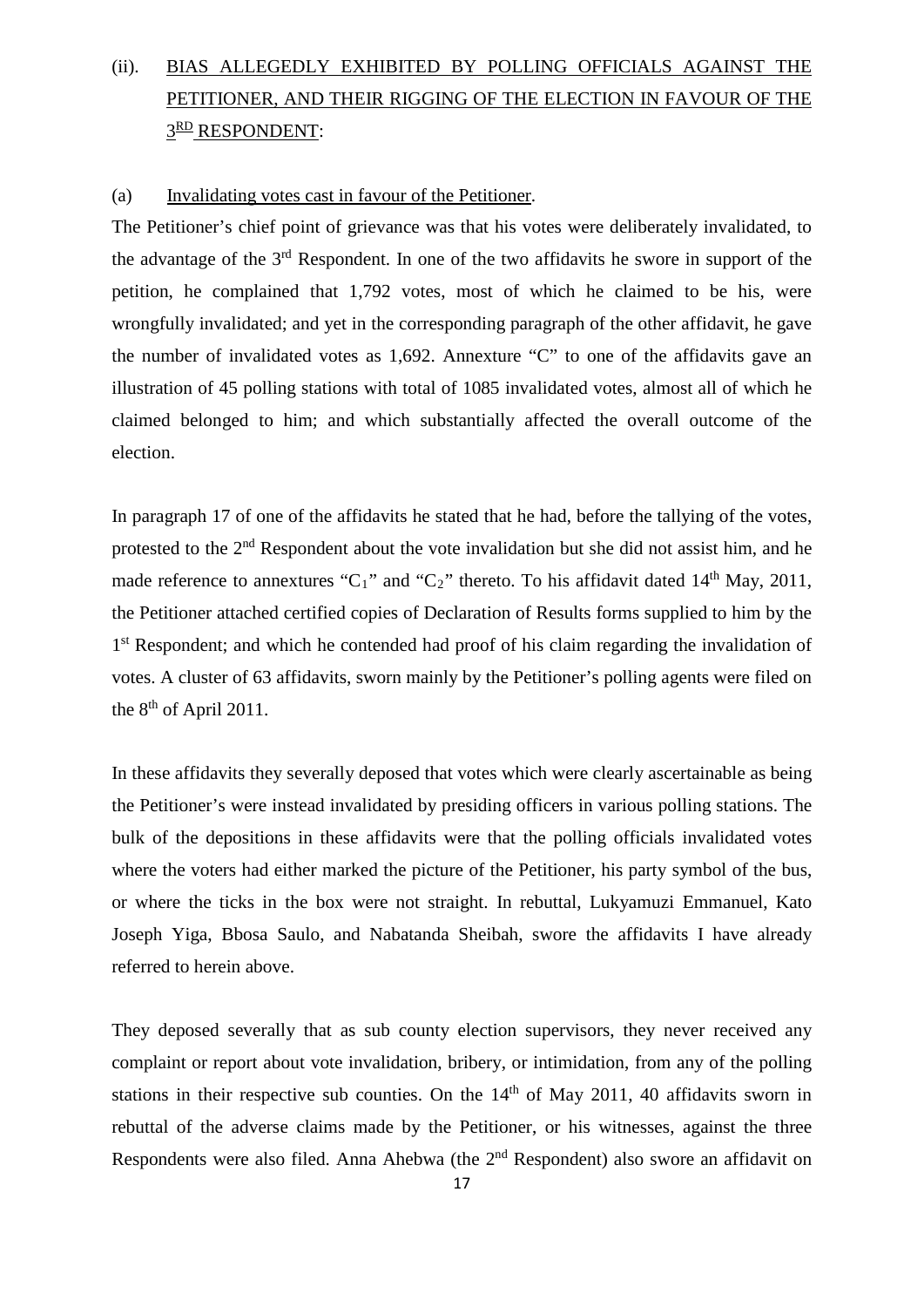the 13th May 2011 in rebuttal of all the adverse claims made by the Petitioner about vote rigging or invalidation. She attached certified copies of DR forms duly signed by the candidates' polling agents.

Nakazibwe Milly, the presiding officer at Kagogo Church polling station, in her affidavit dated the  $23<sup>rd</sup>$  May 2011, rebutted Seguya Frank's deposition in his affidavit dated  $15<sup>th</sup>$  April 2011, that the DR forms were signed before the polling began; and that he was the Petitioner's polling agent at the station. She instead named Kagaba Kassim and Nantongo Mary as the agents; and they signed the DR forms after the polling exercise. She denied confiscating Seguya's letter of authority or chasing him away; or that any scuffle took place in the polling station she was presiding at. Nakalema Harriet had in her affidavit dated  $25<sup>th</sup>$ March 2011, deposed that she had voted at Nakusi polling station around 12.00 noon, and stayed there till the end of voting and witnessed the vote counting exercise.

She stated that one Polling Assistant called Lubulwa Badru who was a known campaigner of the 3rd Respondent, and the Presiding Officer did not allow the Petitioner's agents to protect his votes during the vote counting; and that more than 100 votes for the Petitioner were deliberately invalidated, leading to Deo Lutalo, their party Chairman, vehemently protesting at the invalidation. She deposed further that upon Deo Lutalo's protest the polling officials and the agents of the 3<sup>rd</sup> Respondent summoned the police who came, led by the DPC, teargassed their supporters, arrested, manhandled and undressed Deo Lutalo and removed him from the polling station.

She stated further that it was only after she had called the RDC on phone, over the invalidated votes, who then intervened by calling the DPC on phone, that the invalidated votes were checked again and 100 votes out of them, ascertained as belonging to the Petitioner, were declared valid. Eventually, only 7 votes were found to be invalid. In cross examination she testified as PW1, and stated that Lutalo Deo for the NRM was seated with the two polling agents of the Petitioner. She testified further that during the vote counting exercise, the presiding officer allowed ticks placed on the 'hoe' as valid, but disallowed ticks placed on the 'bus'. This was so done, she said, despite protests from people gathered around.

A scuffle ensued when Lutalo Deo challenged the practice, for which he was arrested around 5.30 p.m. She stated further that although she was not an agent of the Petitioner, she rang the RDC as a party member; and that on a revisit of the vote counting the invalid votes were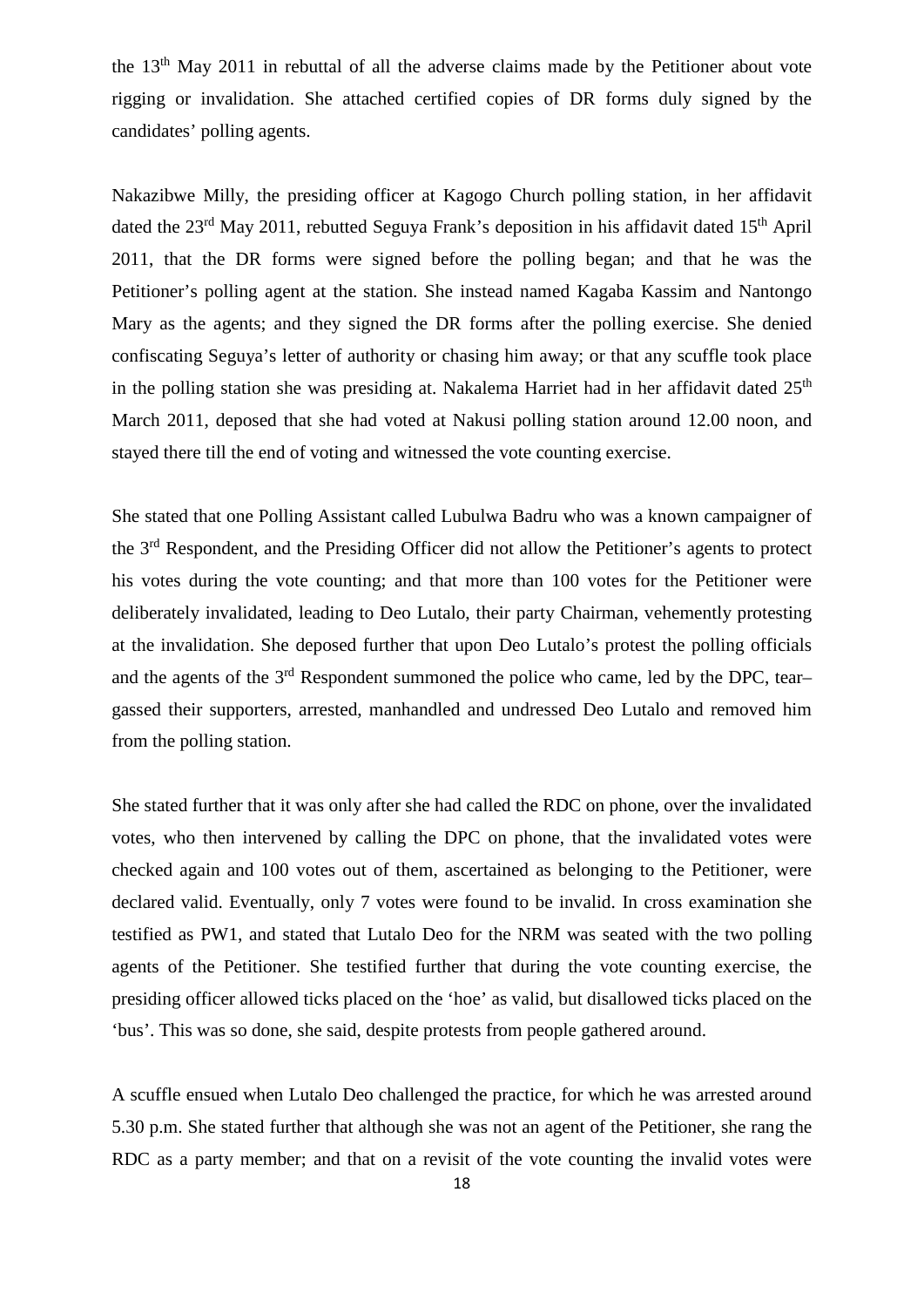rectified from 100 to only 7 votes. Kagaba Kassim had affirmed an affidavit that he was the Petitioner's polling agent at Kagogo A Church polling station; and that during the counting of the votes cast, 14 valid votes cast for the Petitioner were declared invalid.

In cross examination, he testified as PW2 and stated that he substituted Seguya as the Petitioner's polling agent, because Seguya had been chased away at around 8.00 a.m. and was taken away by the  $3<sup>rd</sup>$  Respondent and his wife. Seguya had also deposed that much in his affidavit dated  $15<sup>th</sup>$  April 2011. PW2 testified also that he was made to sign the DR form before the end of the polling whereas other polling agents signed after the polling had ended; but he thought that his earlier signing was the authorisation for him to be an agent. He could not recall the name of his co–polling agent until the agent was named, although he had known her before for a long time.

He stated that 14 ballot papers were invalidated, of which two belonged to the 3<sup>rd</sup> Respondent, although from the DR form attached to the affidavit of the  $2<sup>nd</sup>$  Respondent, the invalid ballot papers were recorded as 11. Nakasinga Jane had, in her affidavit dated  $30<sup>th</sup>$ March 2011, deposed that she was polling agent for the Petitioner at Kyabagoma Health Centre polling station. She deposed that here 72 votes, the majority of which were the Petitioner's were declared invalid although the intention of the voters were clear. In cross examination, she testified as PW4 and stated that as polling agents they had been trained by their party officials, to safeguard the votes of the Petitioner.

This, they had to do by ensuring that there was no cheating or falsification during counting; and by indicating any irregularity, or matter they were not happy with. She stated that the 72 votes wrongly declared invalid were all for the Petitioner; and admitted that they signed the DR forms, but made a report on what had happened and handed it over to their party officials to take to the sub county to an office she could not recall. The  $2<sup>nd</sup>$  Respondent testified in cross examination as DW1 and stated that apart from the Petitioner who complained to her about invalidated votes, there was no official communication to her about invalidated votes from any of the polling stations.

She confirmed that in the constituency poll there were 1,692 invalid votes, while in the presidential poll there were 2,271 invalid votes. She could not recall the exact number of invalid votes for the Woman Member of Parliament but stated that it was not far from the one in issue now. She also testified that while training the polling officials, she had also invited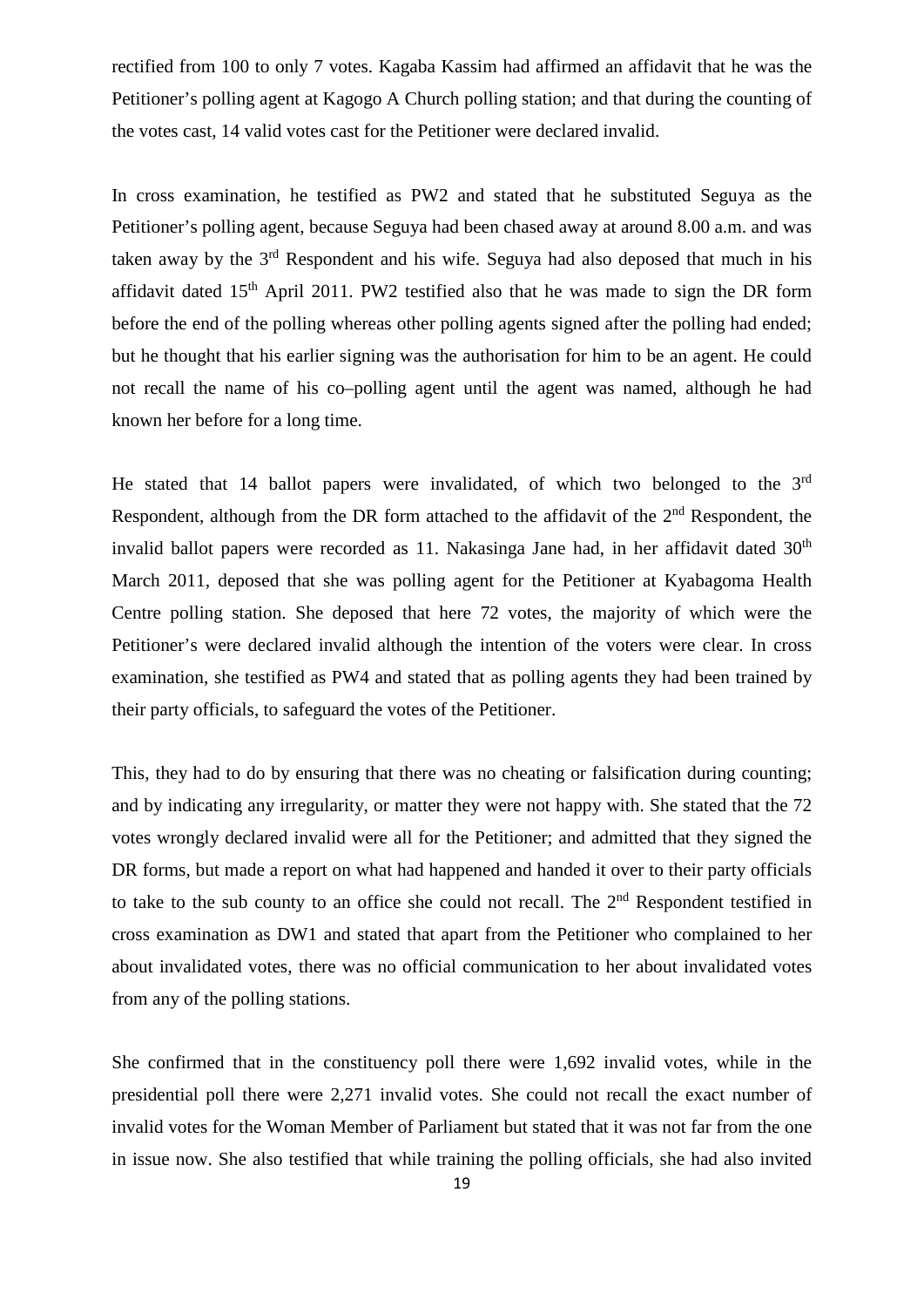polling agents to attend the training. Nakazibwe Milly testified in cross examination as DW2 that in Kagogo Catholic Church polling station where she presided, the candidates' polling agents who were present signed the DR forms after accepting the results.

She stated that in all cases where a voter marked either the candidate's picture or party symbol, she allowed the votes as valid in accordance with the instructions she and other polling officials had been given during the training that preceded the polling exercise. She was vehement that there were no complaints whatever over votes she had declared invalid during the counting. I have carefully considered the testimonies from either side. Because the total number of invalid votes were as many as 1,692; and yet the difference in the vote tally between the Petitioner and the  $3<sup>rd</sup>$  Respondent who was returned as the person elected was only 445, the Petitioner pleaded with Court for a recount; arguing that this would resolve the issue of the true winner of the evidently hard fought election contest.

As pointed out above, I declined to order for a recount despite this slim margin; and I will here give my reasons for deciding so. While the law mandates Courts to order for a recount, it should not be done simply because one of the parties to the contest is not happy with the results. The recount made by the Chief Magistrate under the provision of section 55 of the Parliamentary Elections Act is carried out in arrest of publication of the results in the Gazette by the Electoral Commission; and may reverse the return and declaration made. The one by the High Court, envisaged under section 63 (5) of the same Act, on the other hand, comes after the Electoral Commission has already gazetted the winner.

The second scenario may result in the High Court reversing the results so declared, and returning a person other than the one earlier returned, as winner, or order for fresh elections. In both situations, the law clothes the Court with powers otherwise vested in the Electoral Commission. An application for a recount must as was held by Arach–Amoko J. (as she then was) in the *Babu Edward Francis vs The Electoral Commission & Elias Lukwago* case (supra), establish a prima facie case that there was foul play, sufficient enough to warrant an order for recount, before the Court can, as was stated by Musoke–Kibuka in *Byanyima Winnie vs Ngoma Ngime; Mbarara Civil Revision* (supra), descend into the arena for the purposes of untangling the numerical figures in the votes cast.

In that case, only 164 votes stood between the declared winner and the runner up who had sought a recount. In the process of conducting a recount, 21 ballot boxes were found not to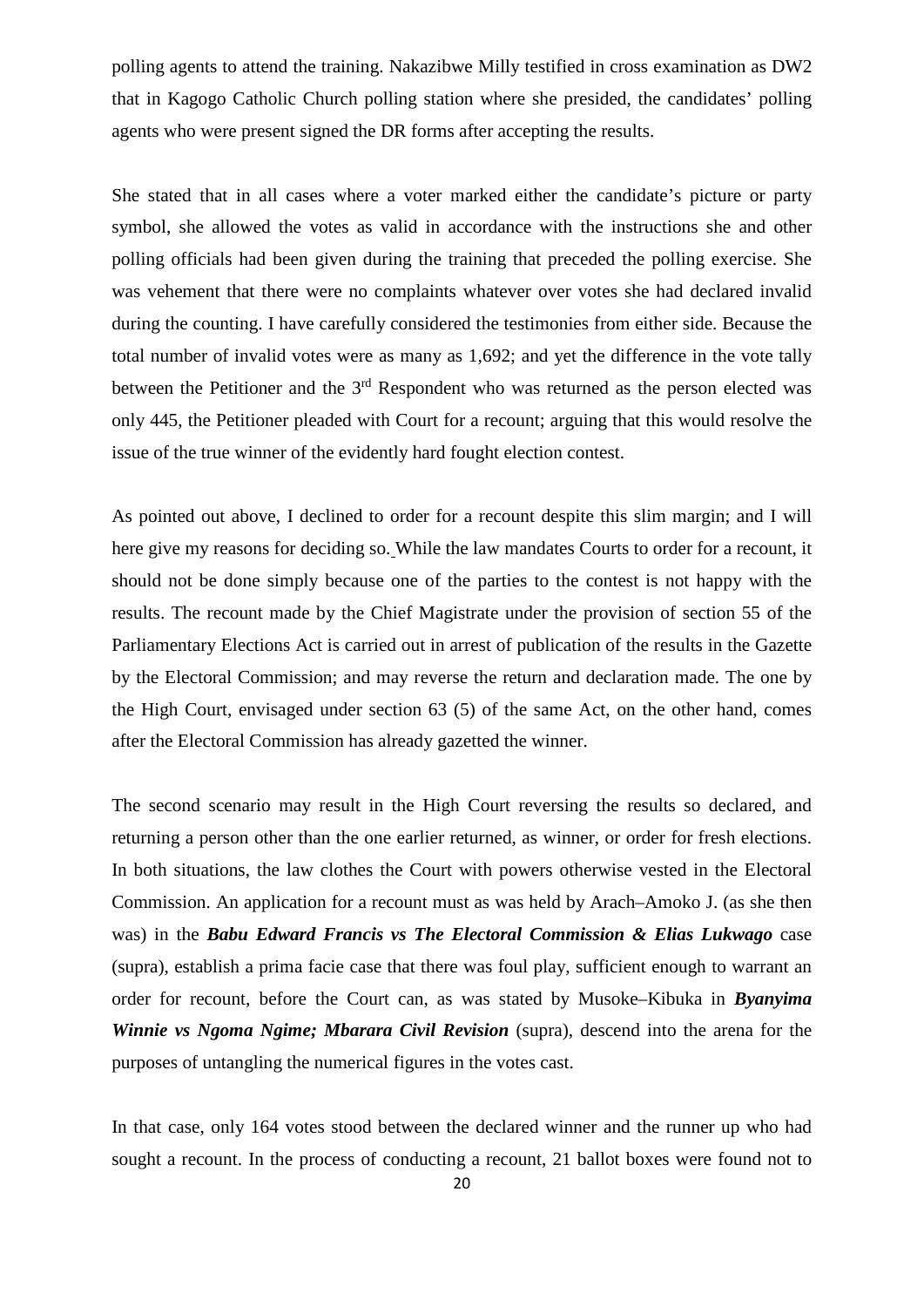have been secured in accordance with the provisions of the law. The learned Judge, declining to order a recount stated that the recount envisaged under the auspices of the High Court is intended to establish whether the person gazetted as winner was validly elected. Therefore since some of the ballot boxes had not been properly secured, he said:

*"It is, therefore, difficult to reconcile a recounting of any votes from ballot boxes which have not been secured in accordance with the law, with those values and aspirations or even with the goals and purposes of section 56 of the Act. It appears to me that it should take much less than ordinary common sense to know that where any of the ballot boxes presented for a recount are found to be open or unsealed, the purposes of a recount are not achievable. Prima facie, the evidence would have been tampered with and rendered useless.* 

*… … … To pretend to conduct a recount where some of the ballot boxes have been found open is … an abuse of Court's process. It amounts to second guessing the results. … Exercising jurisdiction under those circumstances would be exercising it*  with material irregularity. ... Such material irregularity is so fundamental that it *vitiates the entire process of conducting a valid recount."*

The learned judge then advised that the Court's decision to make an order for a recount should be made judicially, where good cause has been shown for the recount, to the satisfaction of Court on a balance of probabilities; and further that, prima facie, the purpose of the recount is achievable. He was emphatic that:

*"All the ballot boxes presented by the Returning Officer, for the purposes of the recount, must have been and should still be sealed … Where any of those ballot boxes have been unsealed before their presentation before [Court], then prima facie the purpose of the recount is not achievable and no legitimate recount can take place under those circumstances since the evidence of the numerical numbers of the votes polled by each candidate, which the recount seeks to verify, would not have been secured in accordance with the law and should be regarded as tampered with, and rendered unreliable, valueless, and completely useless."* 

In the case before me, the Chief Magistrate declined to carry out the recount on finding six boxes tampered with. The evidence adduced by PW7, who transported the boxes to the Chief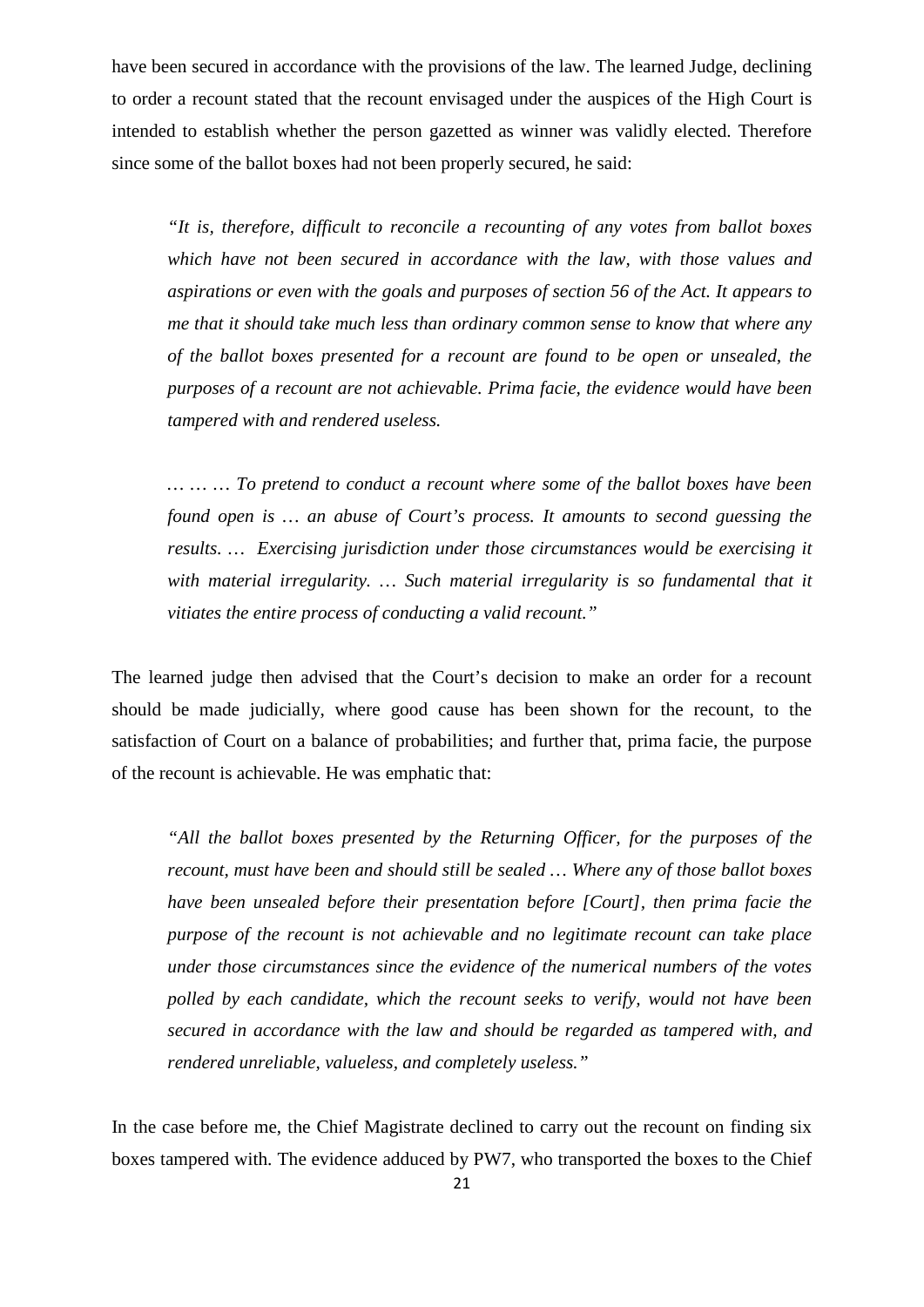Magistrate's Court, suggests that a lot more boxes, than the ones identified by the Chief Magistrate, were tampered with. Thereafter the boxes were moved to and from Masaka Court; and in the light of the explanation by the Returning Officer that movement of the boxes on the bad road was one of the probable causes of the damage to the seals, it is quite possible that yet more of these boxes' seals sustained damage in the process. I am in full agreement with Musoke–Kibuka J. that carrying out a recount under those circumstances would be an exercise in futility.

The other reason which militates against the order for recount is the lack of convincing or prima facie case for making such an order. This reason is found in the evidence of the Petitioner himself that his agents were instructed to guard his votes; and also in the evidence of PW4 who testified that she and other polling agents of the Petitioner were trained and instructed on how to guard against cheating or falsification of the Petitioner's votes; and that they should indicate their dissatisfaction when such an incident occurred. Yet, strangely, none of the polling agents either signed the DR forms in protests or declined to do so altogether.

If I were to believe the majority of the depositions as to the number of votes allegedly wrongfully invalidated, then it would actually mean in most of the polling stations in Bukomansimbi there were no invalid votes altogether; which would be curious in the light of the evidence of Anna Ahebwa the Returning Officer that the huge number of invalid votes (1,692) was not peculiar to the now impugned Parliamentary election, as the District Woman MP election registered more or less a similar number of invalid votes, and the presidential poll registered up to 2,271 invalid votes. The voters could not have messed themselves up in the other elections held simultaneously with the one now being contested before me, and yet voted with near perfection in the one now being challenged.

These three polls took place simultaneously that day in all constituencies all over Uganda, with the same voters as the participants in each of them; and presided over by the same polling officials. I am inclined to think that the problem in Bukomansimbi was not mischief on the part of the polling officials; but rather poor or total lack of voter civic education. In the circumstance for Court to order for a recount, it would serve only to find out how a particular voter or voters in a polling station might have voted, rather than untangling the numerical strength of each candidate's votes, which should be the correct reason for conducting a recount.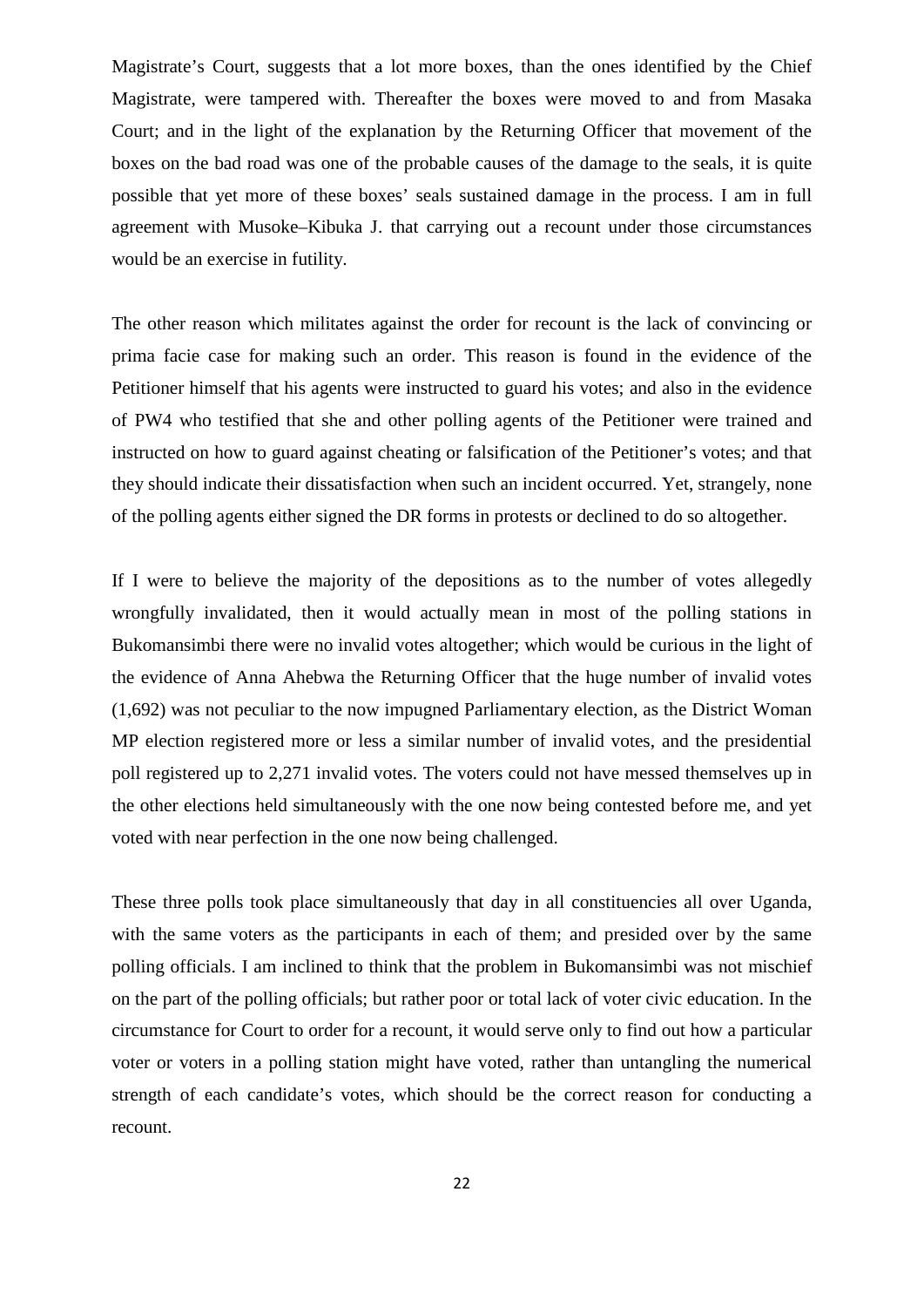The only convincing evidence of wrongful invalidation of votes was that of Nakalema Harriet (PW1) whose unchallenged deposition was that 100 votes had been wrongfully invalidated, most of which belonged to the Petitioner; and her intervention caused that to be reduced to only 7 genuinely invalid votes. It seems to me that this incident put in motion the Petitioner's claim that in nearly all the polling stations votes that were rightly his were wrongfully invalidated. He stated that some of his polling agents had told him that they did not sign the DR forms or that they had not been given DR forms. This however was never proved through any convincing evidence adduced by any of those polling agents, or independently.

There is therefore serious doubt whether almost all the votes declared invalid were for the Petitioner's as alleged. In the absence of such convincing evidence, I take the converse evidence that the invalid votes were those where the intention of the voter was unascertainable. It is an express provision of section 47 (7) (b) of the Parliamentary Elections Act that a polling agent not satisfied with the conduct of the polling or count and declining to sign the Declaration of Results form, must give reasons on the Declaration of Results form for such refusal. I would myself have been prepared to go further and accept refusal to sign the DR form altogether as prima facie evidence of protest against the conduct of the polling.

Had the polling agents from the numerous polling stations either indicated their protest as required by law, or refused to sign the DR forms altogether, a prima facie case would certainly have been established, justifying an order for recount in view of the fact that the 1692 invalid votes far outweigh the 445 votes separating the Petitioner and the 3rd Respondent. In the *Nyakecho Kezia Ochwo vs The Electoral Commission & Grace Oburu* case (supra), Bamwine J. declined to order a recount, notwithstanding that the total number of invalid votes were as high as 14,000 where the difference between the winner and runner up was only 4000 votes.

The reason for declining to do so was failure of the agents to lodge any complaint in the DR forms or in any other manner as required by law. Hence to order for a recount would have been in breach of the limited function of Court in the exercise of a recount; which is to determine the extent of invalidation or falsification of votes in respect of which a prima facie evidence has been adduced. Therefore, it is not the number of invalid votes per se; but rather establishment of sufficient evidence to persuade Court that some mischief took place at with regard to the counting process at the polling station, which should move a Court to proceed to untangle the question of numerical strength of the votes cast.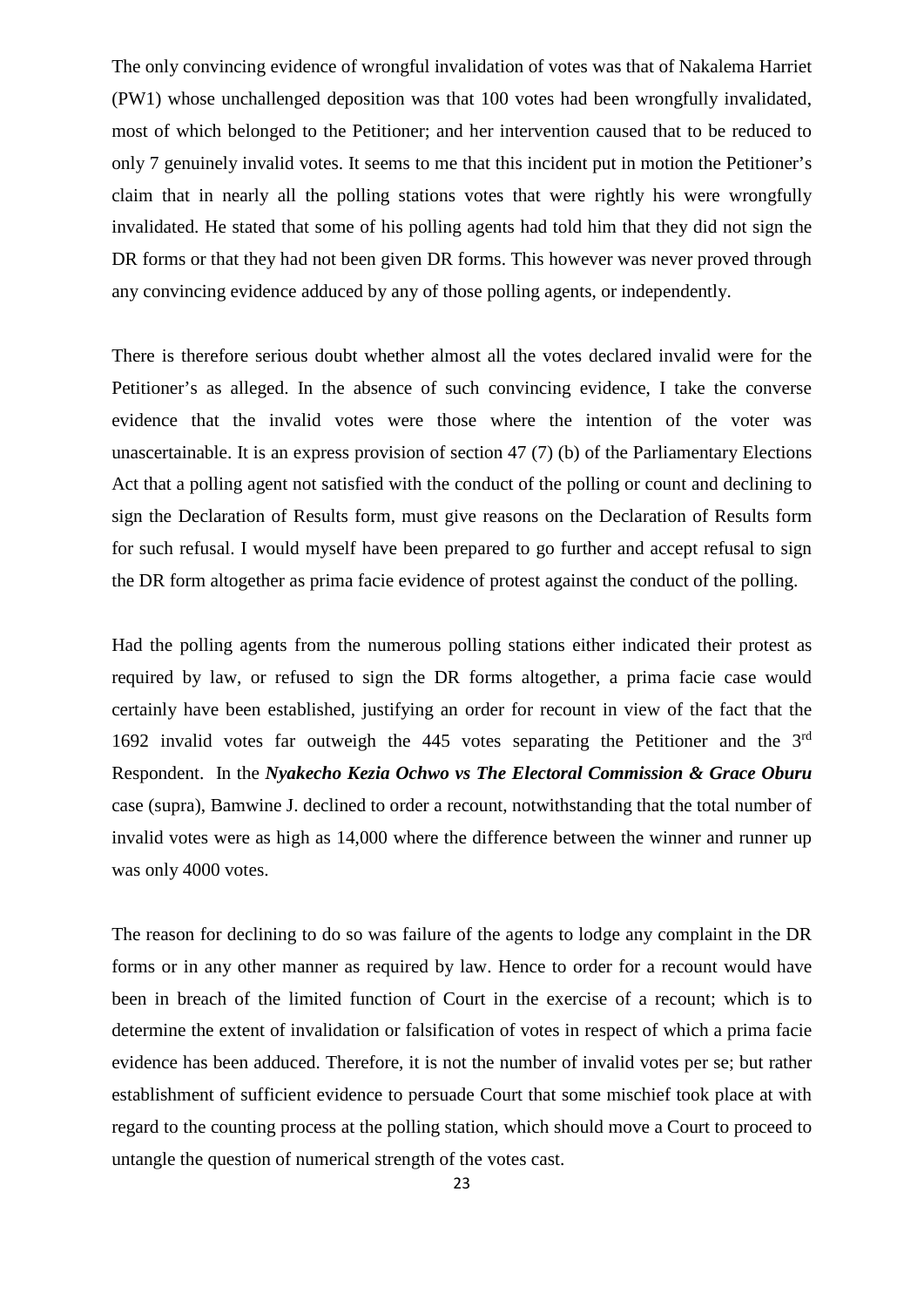I am not convinced that there was a pattern of deliberate vote invalidation as alleged by the Petitioner and his witnesses so as to necessitate the intervention of this Court. Nevertheless, it is of course within the purview of this Court to point out the apparent lack of adequate civic education as the cause of the dismal performance of the voters across the board in Bukomansimbi County which gravely frustrated the correct expression of their will; and thereby dented the democratic process. There is thus need for the Government and Parliament of Uganda to seriously consider the timely appropriation of sufficient funds for voter civic education as a most essential component of the exercise that leads to realising true democracy.

The other matter, which I consider Parliament should look into for the purpose of ensuring that the expressed will of a voter is not thwarted by technicalities, is the definition of a valid vote. Section 30 (5)(b)(i) mandatorily provides that a valid vote is one which is either a tick with a pen or mark with thumbprint in the space provided in the box against the candidate's picture, or on the candidate's picture itself. Section 49 (1) (a) (i) invalidates any vote where an unauthorised mark of choice as been used even where the intention of the voter is clear. For example a cross as a mark of choice would invalidate the vote cast even when placed either in the right box, on the face of a candidate, or any other place from which the intention of the voter is unmistakably ascertainable.

The liberal provision of section 49 (2) of the Act unfortunately cannot save the situation as it strictly applies only to situations where the voter has used the authorised mark and not any other. Therefore, a cross or an asterisk, for instance, would under the law invalidate a vote notwithstanding that it is placed in the correct place provided for by the law. Just as Courts of law are enjoined by the Constitution to apply substantive justice in disregard of undue technical deficiencies, so should the process of determining the intention of the voter be equally treated.

### (b)Disenfranchisement of voters.

The Petitioner's belief was that the register used on the polling day was different from the one displayed prior to the elections, as many names of registered voters were missing therefrom; and many of his supporters were turned away from the polling stations, and thus did not vote. Nakasinga Janet PW4 (who had sworn two affidavits dated  $25<sup>th</sup>$  and  $30<sup>th</sup>$ ) testified that She and her colleague had a copy of the register given to her from the sub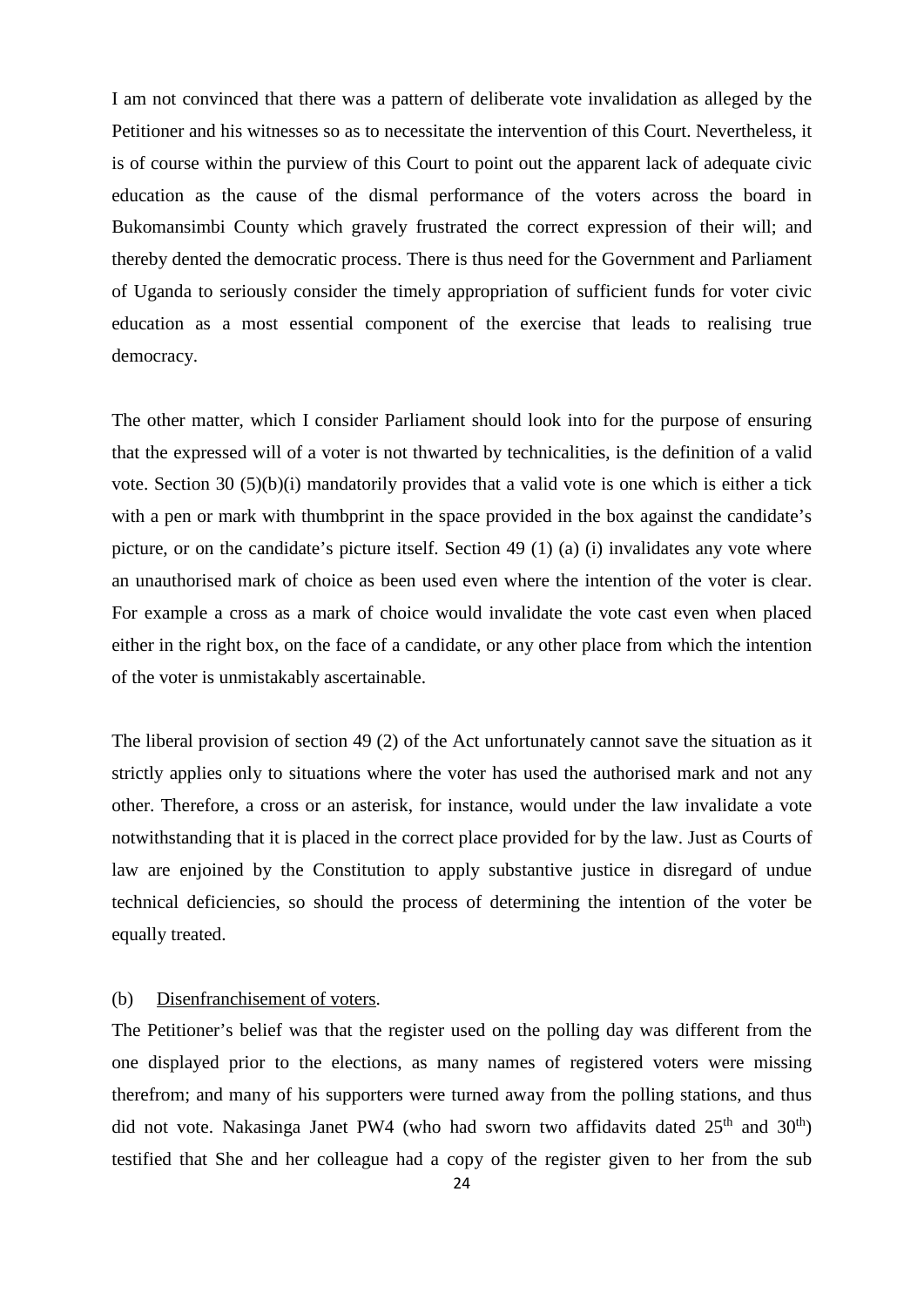county which had no pictures of the voters on whereas the one with the presiding officer had pictures on; and that Nakanwagi Bernadette whose name was on the register was refused to vote.

Namugerwa Miriam deposed that at Rukenke 'B' polling station, Kaganda Rashid, Winama Anita, Siridiyo Habalemuremyi, and Kyamanzina Senzariya who were registered voters were denied the right to vote. The unrebutted deposition of Nakalanzi Florence was that Nandege Teddy, Nanyonga Leokadia, and Namuzigwa Gladys, and herself, were denied the right to vote yet their names were on the register. This was corroborated by the deposition of Esther Bonabana. However, the bulk of those alleged to have been disenfranchised did not give evidence in Court, and yet they were known.

I am not satisfied that the wrong register was used for the polling exercise. Owing to the fact that the voter register undergoes a process of verification through display out of which a final register is then compiled and used for the polling, the Petitioner had to provide proof that the register which his witnesses testified had been given to them by their party officials was the final or correct register. Secondly, even if I were to accept that the persons alleged by the Petitioner's witnesses were denied the right to vote, there was no evidence of a systematic wide spread disenfranchisement of voters, so as to affect the outcome of the elections.

The Petitioner's claim that in some polling stations, polling officials refused to allow disabled voters suspected to be his supporters to cast their votes with the assistance of people of their choice; hence they were either disentitled of assistance altogether, or forced to vote with the assistance of the 3rd Respondent's agents was simply not proved. Furthermore, the candidate a voter ultimately votes for is a confidential preserve of the voter; over which voters are known to be quite unpredictable. No candidate should claim any voter, with certitude, as being his.

The evidence adduced to prove disenfranchisement, as with vote invalidation, even if I believe them, would not be sufficient to overturn the election outcome. They were isolated incidents falling short of the required proof that would move Court to intervene. Accordingly, there was no proof of non compliance with the laws and practice regulating elections in this country, in the conduct of Bukomansimbi Constituency parliamentary election; for which reason, I resolve Issue No. 1 in the negative. I need add here that it is not humanly possible to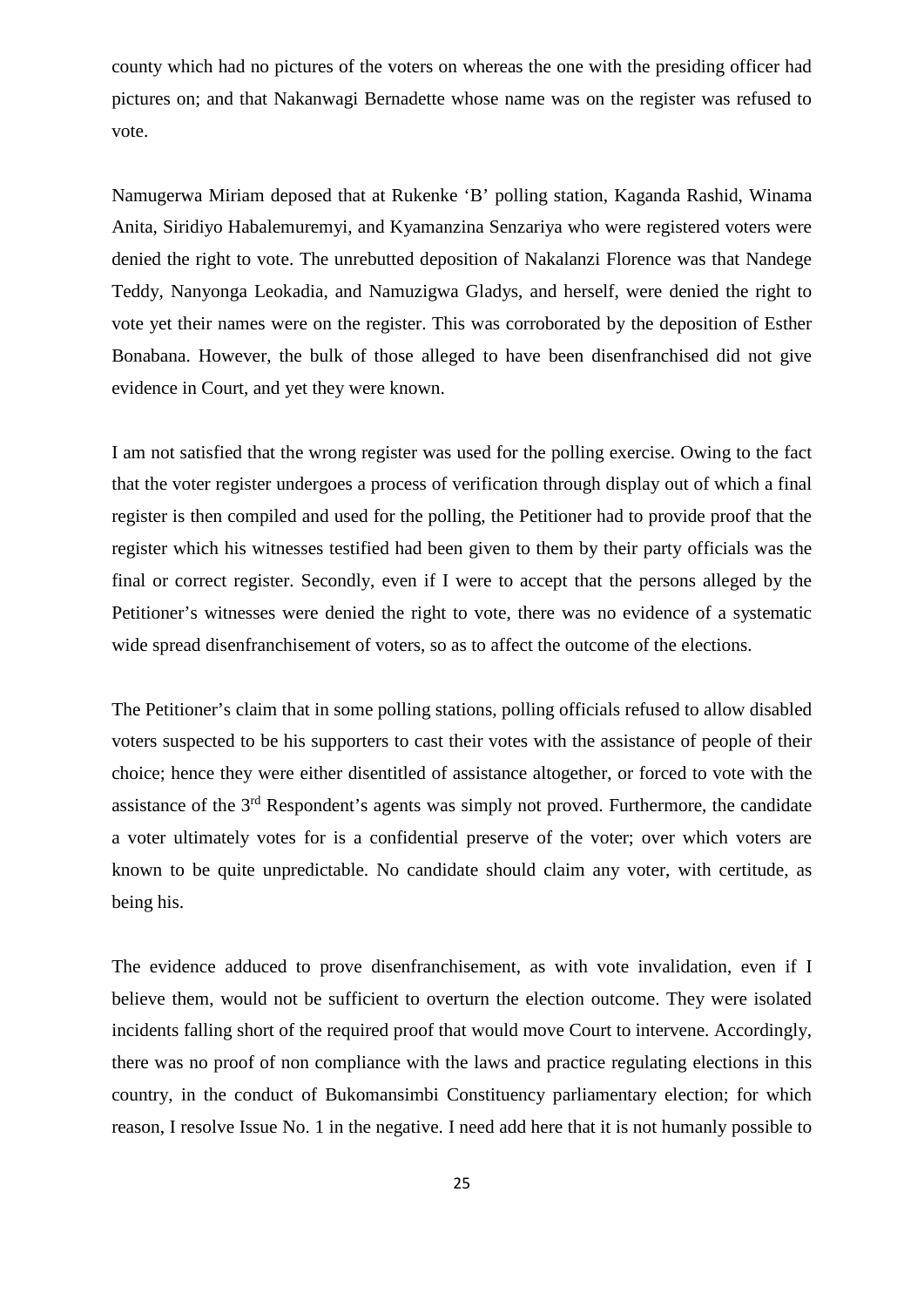get an ideal electoral process owing to the involvement of numerous persons, level of education, and the sentiments that accompany the adversarial nature of the process.

## **Issue No. 2. In the event that issue No. 1 is answered in the affirmative, whether such non–compliance affected the result in a substantial manner.**

Having answered the  $1<sup>st</sup>$  issue in the negative, it goes without saying that I have to answer this issue as well in the negative. It should only be where the acts contravening the electoral law are outrageous, or sufficiently tilt the balance of the outcome of the election differently, that the Courts should find that they have affected the results in a substantial manner.

# **Issue No. 3. Whether any illegal practice or election offence was committed by the 3rd Respondent personally or by his agents with his knowledge, consent, and approval.**

In the final submissions Counsels informed me that the Petitioner had abandoned this ground. I this was the proper thing to do in the light of the evidence that had been adduced to prove occurrence of illegal practices. This further goes to support and strengthen my finding in Issue No. 1, that such allegations of bias, and collusion between the  $3<sup>rd</sup>$  and  $2<sup>nd</sup>$  Respondents as vote manipulation at the tally centre by the  $3<sup>rd</sup>$  Respondent and his agent, choice of polling officials, and ballot box seal destruction, all had no substance in them.

### **Issue No. 4. What remedies are available to the parties?**

Accordingly, I find that the Petitioner has not adduced sufficient evidence to discharge the burden that lay on him and to the standard required for election petitions, to cause me to overturn the outcome of the election results for Bukomansimbi County Parliamentary constituency as pleaded by him. I therefore dismiss the petition, and order the Petitioner to pay costs to the 3<sup>rd</sup> Respondent; while the 1<sup>st</sup> and 2<sup>nd</sup> Respondent will meet their own costs of the proceedings.

Vier au

**Alfonse Chigamoy Owiny – Dollo**